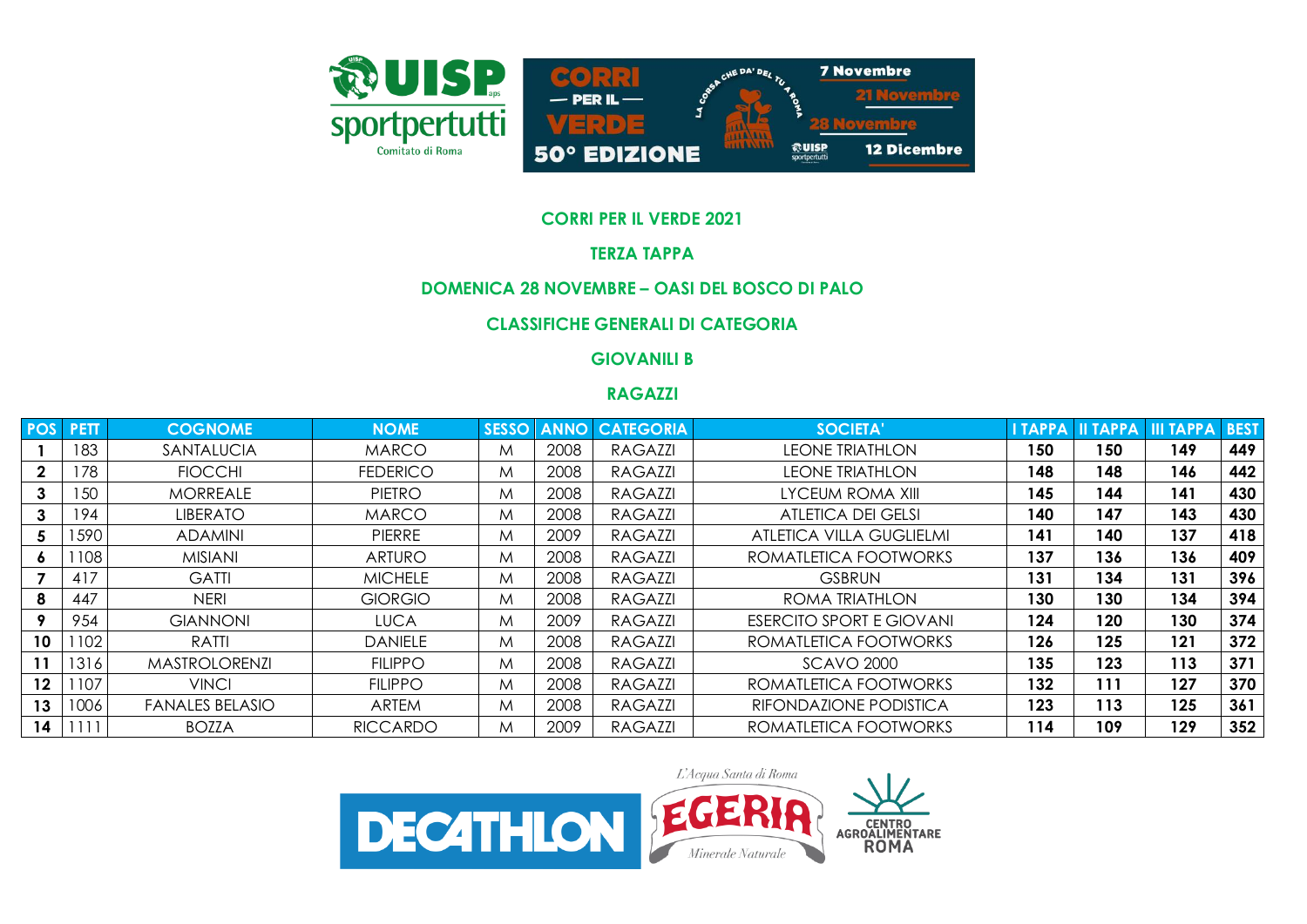|    |      |                    | <b>WANNISE</b>     |             |      | SO(3)<br>$-$ PER IL $-$ | CHE DA' DEL TU 4 BOS                 | <b>7 Novembre</b>               |             |             |              |     |
|----|------|--------------------|--------------------|-------------|------|-------------------------|--------------------------------------|---------------------------------|-------------|-------------|--------------|-----|
|    |      |                    | sportpertutti      |             |      | VERDE                   | $\mathbf{r}$                         |                                 |             |             |              |     |
|    |      |                    | Comitato di Roma   |             |      | <b>50° EDIZIONE</b>     | 11A/111<br>17877877<br><b>ROUISP</b> | <b>12 Dicembre</b>              |             |             |              |     |
| 15 | 1602 | <b>PALLINI</b>     | <b>SIRO</b>        | M           | 2009 | <b>RAGAZZI</b>          |                                      | ROMA 6 VILLA GORDIANI           | 111         | 95          | 118          | 324 |
| 16 | 1552 | <b>TINEBRA</b>     | <b>LIVIO PAOLO</b> | M           | 2008 | <b>RAGAZZI</b>          |                                      | <b>ATLETICA VILLA GUGLIELMI</b> | 105         | 85          | 117          | 307 |
| 17 | 1511 | <b>DE CARLI</b>    | <b>ANDREA</b>      | M           | 2008 | <b>RAGAZZI</b>          |                                      | <b>BTF</b>                      | 149         | $\mathbf 0$ | 147          | 296 |
| 18 | 1603 | COLUCCI            | <b>DAVIDE</b>      | M           | 2009 | <b>RAGAZZI</b>          |                                      | ROMA 6 VILLA GORDIANI           | 101         | 74          | 119          | 294 |
| 19 | 950  | <b>PETRIAGGI</b>   | <b>EDOARDO</b>     | M           | 2009 | RAGAZZI                 |                                      | <b>ESERCITO SPORT E GIOVANI</b> | 147         | 146         | $\mathbf 0$  | 293 |
| 20 | 666  | <b>CAPUTO</b>      | <b>GIUSEPPE</b>    | M           | 2009 | <b>RAGAZZI</b>          |                                      | <b>GRUPPO MILLEPIEDI</b>        | 102         | 81          | 108          | 291 |
| 20 | 630  | <b>FORTUNATI</b>   | <b>EMILIANO</b>    | M           | 2008 | <b>RAGAZZI</b>          |                                      | <b>RUNNER TRAINER</b>           | 108         | 71          | 112          | 291 |
| 22 | 1909 | <b>GALLO</b>       | <b>FLAVIO</b>      | M           | 2008 | <b>RAGAZZI</b>          |                                      | <b>ESERCITO SPORT E GIOVANI</b> | $\mathbf 0$ | 145         | 145          | 290 |
| 23 | 1109 | <b>TAGLIACOZZO</b> | <b>JACOPO</b>      | M           | 2008 | <b>RAGAZZI</b>          |                                      | ROMATLETICA FOOTWORKS           | 143         | 142         | $\mathbf 0$  | 285 |
| 24 | 181  | <b>PANICHI</b>     | ALESSANDRO         | M           | 2008 | <b>RAGAZZI</b>          |                                      | <b>LEONE TRIATHLON</b>          | $\mathbf 0$ | 139         | 139          | 278 |
| 25 | 1518 | <b>CIVITANI</b>    | <b>VALERIO</b>     | M           | 2008 | <b>RAGAZZI</b>          |                                      | ROMA 6 VILLA GORDIANI           | 138         | 138         | $\mathbf 0$  | 276 |
| 25 | 948  | <b>RAIMONDO</b>    | <b>LUCA</b>        | M           | 2008 | <b>RAGAZZI</b>          |                                      | <b>ESERCITO SPORT E GIOVANI</b> | 139         | 137         | $\mathbf{0}$ | 276 |
| 27 | 1693 | <b>CELATA</b>      | <b>LEONARDO</b>    | M           | 2008 | <b>RAGAZZI</b>          |                                      | <b>SPORT RACE</b>               | $\mathbf 0$ | 135         | 140          | 275 |
| 28 | 1009 | <b>LEMBO</b>       | <b>MARCO</b>       | M           | 2009 | <b>RAGAZZI</b>          |                                      | RIFONDAZIONE PODISTICA          | 72          | 92          | 110          | 274 |
| 29 | 74   | <b>PAOLACCI</b>    | <b>GIAN LUIGI</b>  | M           | 2008 | <b>RAGAZZI</b>          |                                      | <b>ATLETICA GENAZZANO</b>       | 142         | 129         | $\mathbf 0$  | 271 |
| 30 | 1604 | <b>SERRA</b>       | <b>VALERIO</b>     | $M_{\odot}$ | 2008 | <b>RAGAZZI</b>          |                                      | ROMA 6 VILLA GORDIANI           | 128         | 128         | $\mathbf 0$  | 256 |
| 31 | 261  | <b>SORRENTI</b>    | <b>TIZIANO</b>     | M           | 2008 | <b>RAGAZZI</b>          |                                      | ATLETICA TOR TRE TESTE          | 121         | 131         | $\mathbf 0$  | 252 |
| 32 | 1106 | <b>TOCCHI</b>      | <b>MARCO</b>       | M           | 2008 | <b>RAGAZZI</b>          |                                      | ROMATLETICA FOOTWORKS           | 119         | 132         | $\mathbf 0$  | 251 |
| 33 | 953  | <b>GAMBADORI</b>   | <b>LEONARDO</b>    | M           | 2008 | <b>RAGAZZI</b>          |                                      | <b>ESERCITO SPORT E GIOVANI</b> | 84          | 76          | 91           | 251 |
| 34 | 149  | <b>IONCOLI</b>     | <b>GIORGIO</b>     | M           | 2009 | <b>RAGAZZI</b>          |                                      | <b>LYCEUM ROMA XIII</b>         | 77          | 79          | 90           | 246 |
| 35 | 503  | <b>DI MARIO</b>    | <b>MARIO</b>       | M           | 2008 | <b>RAGAZZI</b>          |                                      | <b>FIAMME AZZURRE</b>           | 125         | $\mathbf 0$ | 120          | 245 |
| 36 | 1905 | <b>CONTE</b>       | <b>VALERIO</b>     | M           | 2009 | <b>RAGAZZI</b>          |                                      | <b>ESERCITO SPORT E GIOVANI</b> | $\mathbf 0$ | 117         | 126          | 243 |
| 37 | 260  | <b>ACETI</b>       | <b>LEONARDO</b>    | M           | 2008 | <b>RAGAZZI</b>          |                                      | ATLETICA TOR TRE TESTE          | 120         | 122         | $\mathbf 0$  | 242 |
| 37 | 956  | <b>TIADINA</b>     | <b>GIOVANNI</b>    | M           | 2009 | <b>RAGAZZI</b>          |                                      | <b>ESERCITO SPORT E GIOVANI</b> | 78          | 65          | 99           | 242 |
| 39 | 1105 | <b>BOLLEA</b>      | <b>LIVIO</b>       | M           | 2008 | <b>RAGAZZI</b>          |                                      | ROMATLETICA FOOTWORKS           | 133         | 107         | $\mathbf 0$  | 240 |
| 40 | 589  | <b>ROCARAMOS</b>   | <b>DAVIDE</b>      | M           | 2008 | <b>RAGAZZI</b>          |                                      | <b>OUTDOOR TRAINING SPORT</b>   | 118         | 119         | $\mathbf 0$  | 237 |
| 41 | 418  | <b>GENTILE</b>     | <b>MATTEO</b>      | M           | 2009 | <b>RAGAZZI</b>          |                                      | <b>GSBRUN</b>                   | 115         | 116         | 0            | 231 |

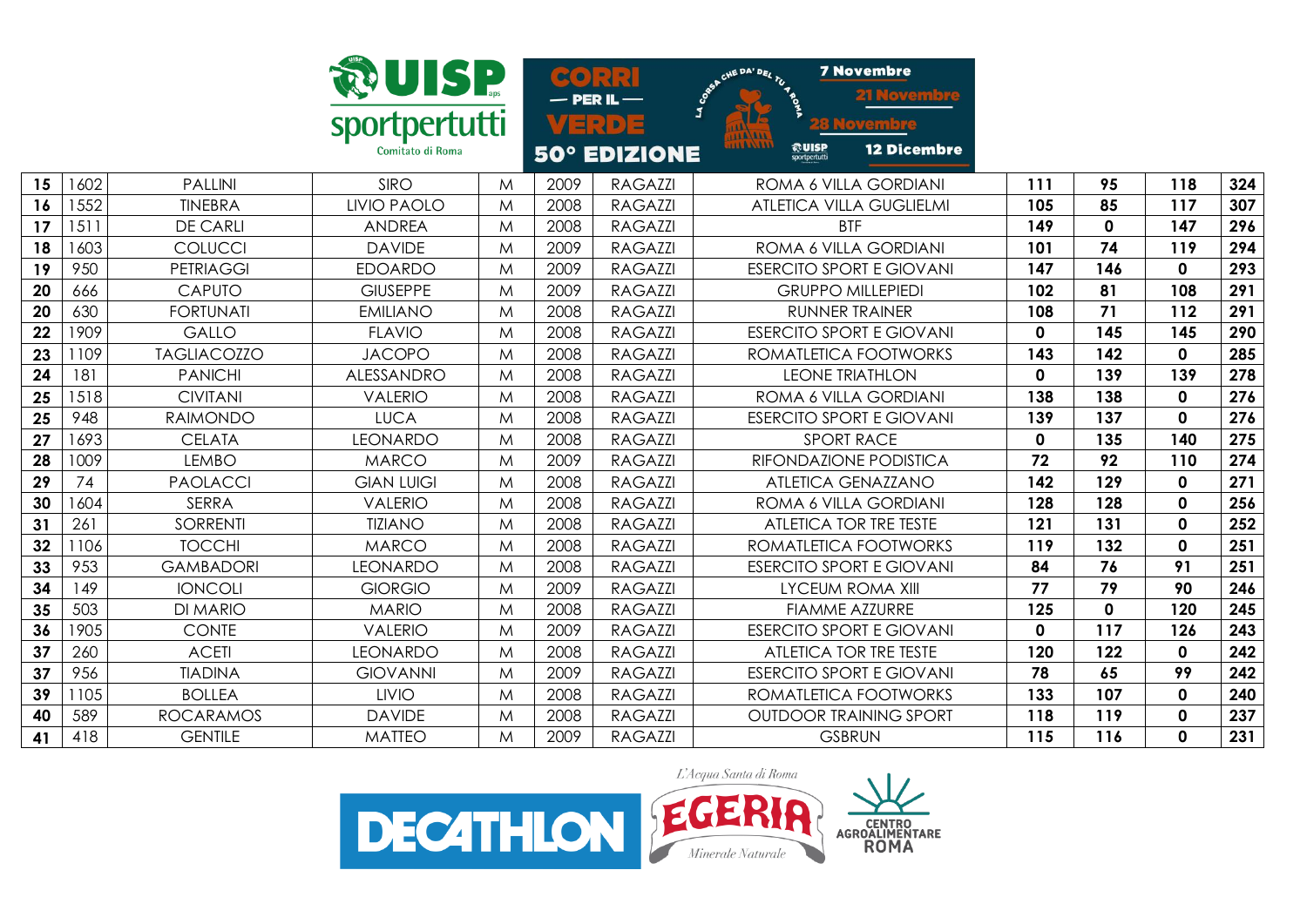|    |      |                       | <b>WUISP</b>                      |   | $\infty$ |                                              | CHE DA' DEL TU 16                                        | <b>7 Novembre</b>                |             |             |              |     |
|----|------|-----------------------|-----------------------------------|---|----------|----------------------------------------------|----------------------------------------------------------|----------------------------------|-------------|-------------|--------------|-----|
|    |      |                       | sportpertutti<br>Comitato di Roma |   |          | <b>PER IL</b><br>크리아크<br><b>50° EDIZIONE</b> | <b>HALAM</b><br>1141111<br><b>@UISP</b><br>sportpertutti | <b>12 Dicembre</b>               |             |             |              |     |
| 41 | 1217 | <b>GUARDATI</b>       | <b>GIORGIO</b>                    | M | 2008     | <b>RAGAZZI</b>                               |                                                          | <b>SPORT RACE</b>                | 79          | 59          | 93           | 231 |
| 43 | 793  | <b>SERRA</b>          | <b>LORENZO</b>                    | M | 2009     | <b>RAGAZZI</b>                               |                                                          | ATLETICO MONTEROTONDO            | 112         | $\mathbf 0$ | 116          | 228 |
| 44 | 472  | <b>STELLA</b>         | <b>FLAVIO</b>                     | M | 2008     | <b>RAGAZZI</b>                               |                                                          | SS LAZIO ATLETICA LEGGERA        | 117         | 110         | $\mathbf 0$  | 227 |
| 45 | 1718 | <b>VERZI</b>          | <b>ALBERTO</b>                    | M | 2008     | <b>RAGAZZI</b>                               |                                                          | <b>SPORT RACE</b>                | $\mathbf 0$ | 104         | 123          | 227 |
| 46 | 1313 | <b>GIORDANO</b>       | <b>CRISTIAN</b>                   | M | 2008     | <b>RAGAZZI</b>                               |                                                          | <b>SCAVO 2000</b>                | 66          | 61          | 95           | 222 |
| 47 | 1264 | <b>VIRDIA</b>         | <b>EDOARDO</b>                    | M | 2008     | <b>RAGAZZI</b>                               |                                                          | <b>SPORT RACE</b>                | 97          | $\mathbf 0$ | 115          | 212 |
| 48 | 254  | <b>DI TULLIO</b>      | <b>DANIELE</b>                    | M | 2008     | <b>RAGAZZI</b>                               |                                                          | ATLETICA TOR TRE TESTE           | 110         | 101         | $\mathbf 0$  | 211 |
| 49 | 449  | SOSPIZIO              | <b>ADRIANO</b>                    | M | 2009     | <b>RAGAZZI</b>                               |                                                          | ROMA TRIATHLON                   | 98          | $\mathbf 0$ | 111          | 209 |
| 50 | 692  | SPALVIERI             | <b>LEONARDO</b>                   | M | 2009     | <b>RAGAZZI</b>                               |                                                          | <b>ACSI CAMPIDOGLIO PALATINO</b> | 104         | 103         | $\mathbf 0$  | 207 |
| 50 | 1887 | <b>FORNARIO</b>       | <b>EMANUELE</b>                   | M | 2008     | <b>RAGAZZI</b>                               |                                                          | SS LAZIO ATLETICA LEGGERA        | $\mathbf 0$ | 106         | 101          | 207 |
| 52 | 270  | <b>GRASSO</b>         | <b>PAOLO</b>                      | M | 2009     | <b>RAGAZZI</b>                               |                                                          | ATLETICA TOR TRE TESTE           | 109         | 96          | $\mathbf 0$  | 205 |
| 52 | 1010 | SQUILLACCIOTTI        | <b>TOMMASO</b>                    | M | 2009     | <b>RAGAZZI</b>                               |                                                          | RIFONDAZIONE PODISTICA           | 91          | $\mathbf 0$ | 114          | 205 |
| 54 | 1234 | <b>PARESCHI</b>       | VASCO                             | M | 2009     | <b>RAGAZZI</b>                               |                                                          | <b>SPORT RACE</b>                | 107         | 97          | $\mathbf 0$  | 204 |
| 55 | 180  | <b>NENNA</b>          | <b>ALESSIO</b>                    | M | 2009     | <b>RAGAZZI</b>                               |                                                          | <b>LEONE TRIATHLON</b>           | 100         | 98          | $\mathbf{0}$ | 198 |
| 56 | 1908 | <b>GUGLIELMETTI</b>   | <b>MATTEO</b>                     | M | 2008     | <b>RAGAZZI</b>                               |                                                          | <b>ESERCITO SPORT E GIOVANI</b>  | $\mathbf 0$ | 89          | 106          | 195 |
| 57 | 2066 | <b>VITALI</b>         | <b>LORENZO</b>                    | M | 2009     | <b>RAGAZZI</b>                               |                                                          | <b>KRONOS ROMA</b>               | 0           | 87          | 105          | 192 |
| 58 | 215  | <b>IAVAZZO</b>        | <b>LORENZO</b>                    | M | 2009     | <b>RAGAZZI</b>                               |                                                          | <b>ATLETICA FIANO ROMANO</b>     | 60          | 46          | 85           | 191 |
| 58 | 2024 | <b>GIUSTI</b>         | <b>VALERIO</b>                    | M | 2008     | <b>RAGAZZI</b>                               |                                                          | ROMATLETICA FOOTWORKS            | $\mathbf 0$ | 91          | 100          | 191 |
| 60 | 788  | <b>CECCONI COBIAN</b> | <b>EMILIO</b>                     | M | 2009     | <b>RAGAZZI</b>                               |                                                          | ATLETICO MONTEROTONDO            | 95          | 86          | $\mathbf 0$  | 181 |
| 61 | 1112 | <b>CUCCHI</b>         | <b>MATTEO</b>                     | M | 2009     | <b>RAGAZZI</b>                               |                                                          | ROMATLETICA FOOTWORKS            | 99          | 80          | $\mathbf 0$  | 179 |
| 61 | 1104 | <b>PERGOLESI</b>      | <b>SIMONE</b>                     | M | 2008     | <b>RAGAZZI</b>                               |                                                          | ROMATLETICA FOOTWORKS            | 82          | $\mathbf 0$ | 97           | 179 |
| 63 | 769  | <b>VERTULLO</b>       | <b>ETTORE</b>                     | M | 2008     | <b>RAGAZZI</b>                               |                                                          | ATLETICO MONTEROTONDO            | 127         | 43          | $\mathbf 0$  | 170 |
| 64 | 1224 | <b>MARIANI</b>        | <b>LEONARDO</b>                   | M | 2009     | <b>RAGAZZI</b>                               |                                                          | <b>SPORT RACE</b>                | 71          | $\mathbf 0$ | 96           | 167 |
| 64 | 2352 | <b>GIAQUINTA</b>      | <b>FRANCESCO</b>                  | M | 2009     | <b>RAGAZZI</b>                               |                                                          | ROMATLETICA FOOTWORKS            | 0           | 63          | 104          | 167 |
| 66 | 1334 | <b>TRAVAGLINI</b>     | <b>PIETRO</b>                     | M | 2008     | <b>RAGAZZI</b>                               |                                                          | <b>SCAVO 2000</b>                | 81          | 83          | $\mathbf 0$  | 164 |
| 67 | 285  | <b>DI TULLIO</b>      | <b>CRISTIANO</b>                  | M | 2009     | <b>RAGAZZI</b>                               |                                                          | ATLETICA TOR TRE TESTE           | 88          | 75          | $\mathbf 0$  | 163 |
| 67 | 256  | <b>GAGLIANI</b>       | NICCOLO'                          | M | 2008     | <b>RAGAZZI</b>                               |                                                          | ATLETICA TOR TRE TESTE           | 96          | 67          | $\mathbf{0}$ | 163 |

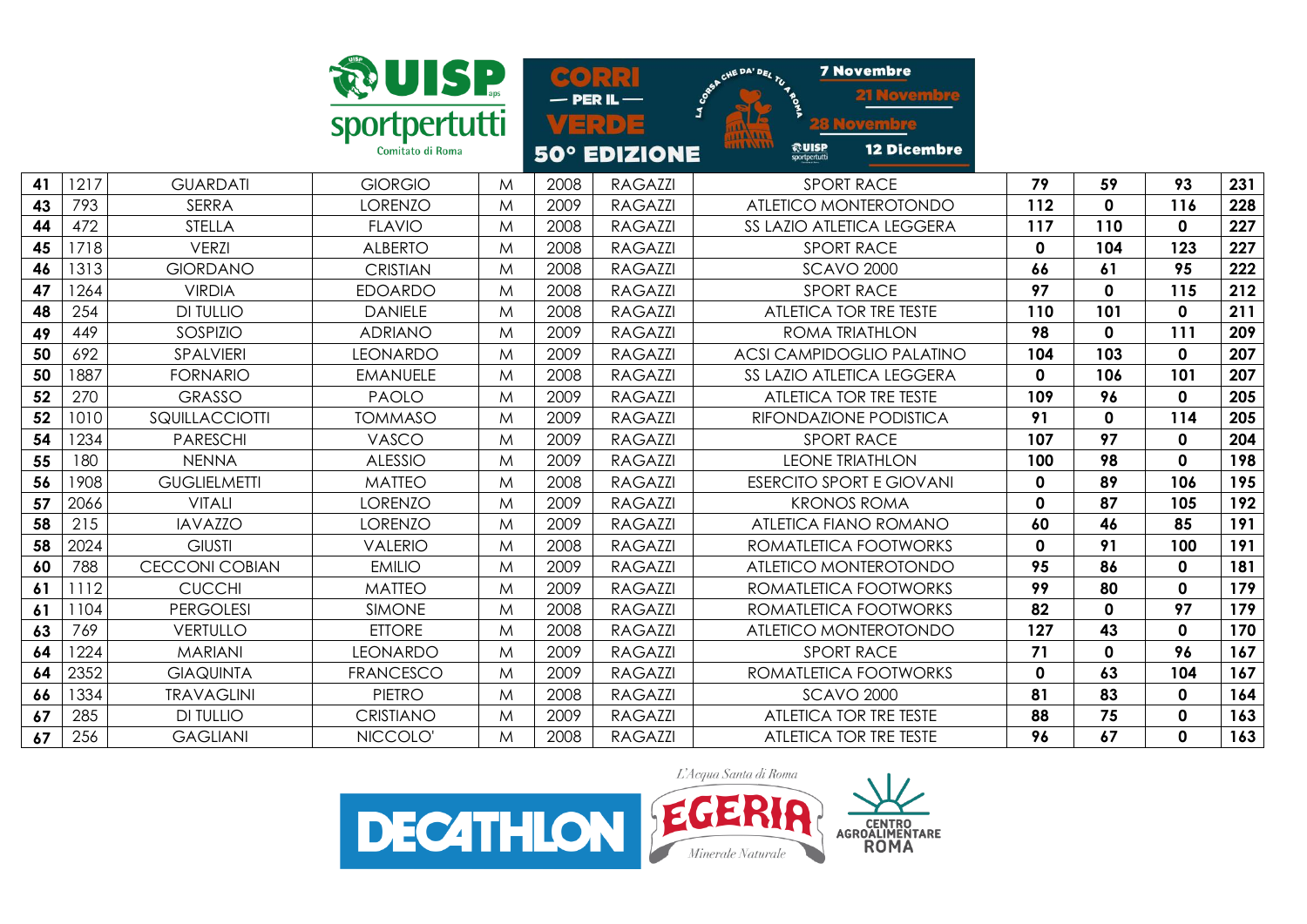|    |      |                   | <b>WISP</b>         |              |      | SO(3:1)<br>$-$ PER IL $-$ | CHE DA' DEL TU 4 PO                                                 | <b>7 Novembre</b>               |             |             |              |     |
|----|------|-------------------|---------------------|--------------|------|---------------------------|---------------------------------------------------------------------|---------------------------------|-------------|-------------|--------------|-----|
|    |      |                   | sportpertutti       |              |      | VERDE                     |                                                                     |                                 |             |             |              |     |
|    |      |                   | Comitato di Roma    |              |      | 50° EDIZIONE              | <b>AAAAAAA</b><br><b>ALAAAAAA</b><br><b>ROUISP</b><br>sportpertutti | <b>12 Dicembre</b>              |             |             |              |     |
| 67 | 743  | <b>SECA</b>       | <b>ANDREA</b>       | $\mathsf{M}$ | 2009 | <b>RAGAZZI</b>            |                                                                     | <b>GRUPPO MILLEPIEDI</b>        | 69          | $\mathbf 0$ | 94           | 163 |
| 70 | 252  | <b>CIPOLLETTI</b> | <b>NAZARENO</b>     | M            | 2008 | <b>RAGAZZI</b>            |                                                                     | ATLETICA TOR TRE TESTE          | 83          | 73          | $\mathbf{0}$ | 156 |
| 70 | 504  | <b>CAPITANI</b>   | <b>PIETRO</b>       | M            | 2009 | <b>RAGAZZI</b>            |                                                                     | <b>FIAMME AZZURRE</b>           | 67          | $\mathbf 0$ | 89           | 156 |
| 72 | 537  | <b>FUSILLO</b>    | <b>EMANUELE</b>     | M            | 2009 | <b>RAGAZZI</b>            |                                                                     | <b>GREEN HILL TRIATHLON</b>     | 75          | 78          | 0            | 153 |
| 73 | 2577 | <b>GERMANI</b>    | <b>GABRIELE</b>     | M            | 2008 | <b>RAGAZZI</b>            |                                                                     | <b>RUNNERS CIAMPINO</b>         | $\mathbf 0$ | $\mathbf 0$ | 150          | 150 |
| 74 | 2300 | <b>MANCINI</b>    | <b>DIEGO</b>        | M            | 2008 | <b>RAGAZZI</b>            |                                                                     | <b>LYCEUM ROMA XIII</b>         | $\mathbf 0$ | 149         | 0            | 149 |
| 74 | 2225 | D'AMICO           | <b>EMANUELE</b>     | M            | 2008 | <b>RAGAZZI</b>            |                                                                     | <b>GSBRUN</b>                   | $\mathbf 0$ | 57          | 92           | 149 |
| 76 | 2575 | <b>DE VITA</b>    | <b>MATTIA</b>       | M            | 2008 | <b>RAGAZZI</b>            |                                                                     | ATLETICA 90 TARQUINIA           | $\mathbf 0$ | $\mathbf 0$ | 148          | 148 |
| 77 | 1194 | <b>CAVIGLIOLI</b> | <b>LEONARDO</b>     | M            | 2009 | <b>RAGAZZI</b>            |                                                                     | <b>SPORT RACE</b>               | 63          | $\mathbf 0$ | 84           | 147 |
| 78 | 655  | <b>CHIOCCIA</b>   | <b>MATTIA</b>       | M            | 2008 | <b>RAGAZZI</b>            |                                                                     | <b>LA BIGLIA</b>                | 146         | $\mathbf 0$ | $\mathbf 0$  | 146 |
| 79 | 1554 | <b>ARMIENTO</b>   | <b>LORENZO</b>      | M            | 2008 | <b>RAGAZZI</b>            |                                                                     | ATLETICA VILLA GUGLIELMI        | 144         | $\mathbf 0$ | 0            | 144 |
| 79 | 2513 | <b>PIPERNO</b>    | <b>GIULIO MARIA</b> | M            | 2008 | <b>RAGAZZI</b>            |                                                                     | ROMATLETICA FOOTWORKS           | $\mathbf 0$ | $\mathbf 0$ | 144          | 144 |
| 81 | 2255 | <b>GIOCCIA</b>    | <b>MATTIA</b>       | M            | 2008 | <b>RAGAZZI</b>            |                                                                     | <b>ASTRA ATLETICA</b>           | $\mathbf 0$ | 143         | 0            | 143 |
| 82 | 2646 | CAVALLARO         | <b>SIMONE</b>       | M            | 2008 | <b>RAGAZZI</b>            |                                                                     | <b>GRUPPO MILLEPIEDI</b>        | $\mathbf 0$ | $\mathbf 0$ | 142          | 142 |
| 83 | 2431 | <b>IANNONE</b>    | <b>ANDREA</b>       | M            | 2008 | <b>RAGAZZI</b>            |                                                                     | ATLETICA TOR TRE TESTE          | $\mathbf 0$ | 141         | 0            | 141 |
| 84 | 763  | <b>ANGELLA</b>    | <b>EMANUELE</b>     | M            | 2008 | <b>RAGAZZI</b>            |                                                                     | ATLETICO MONTEROTONDO           | 70          | 69          | 0            | 139 |
| 84 | 255  | <b>NERBINI</b>    | <b>VALERIO</b>      | M            | 2008 | <b>RAGAZZI</b>            |                                                                     | ATLETICA TOR TRE TESTE          | 73          | 66          | 0            | 139 |
| 86 | 2580 | <b>PIRANTONI</b>  | <b>CRISTIANO</b>    | M            | 2009 | <b>RAGAZZI</b>            |                                                                     | <b>RUNNERS CIAMPINO</b>         | $\mathbf 0$ | $\mathbf 0$ | 138          | 138 |
| 87 | 764  | <b>FALCONE</b>    | PIETRO              | M            | 2008 | <b>RAGAZZI</b>            |                                                                     | ATLETICO MONTEROTONDO           | 136         | $\mathbf 0$ | 0            | 136 |
| 88 | 2582 | <b>VENTURA</b>    | <b>LEONARDO</b>     | M            | 2008 | <b>RAGAZZI</b>            |                                                                     | <b>RUNNERS CIAMPINO</b>         | $\mathbf 0$ | $\mathbf 0$ | 135          | 135 |
| 89 | 288  | <b>MAGLIFICA</b>  | <b>FEDERICO</b>     | M            | 2009 | <b>RAGAZZI</b>            |                                                                     | ATLETICA TOR TRE TESTE          | 74          | 60          | 0            | 134 |
| 89 | 755  | <b>PANELLA</b>    | <b>DIEGO</b>        | M            | 2008 | <b>RAGAZZI</b>            |                                                                     | AD MAIORA FRASCATI              | 134         | $\mathbf 0$ | 0            | 134 |
| 91 | 2471 | <b>ORSINI</b>     | <b>FEDERICO</b>     | M            | 2008 | <b>RAGAZZI</b>            |                                                                     | ATLETICA ROMA ACQUACETOSA       | $\mathbf 0$ | 133         | 0            | 133 |
| 91 | 214  | PERLA             | <b>GIORGIO</b>      | M            | 2008 | <b>RAGAZZI</b>            |                                                                     | <b>ATLETICA FIANO ROMANO</b>    | 80          | 53          | 0            | 133 |
| 91 | 2606 | <b>VIRDIS</b>     | <b>LUCA</b>         | M            | 2008 | <b>RAGAZZI</b>            |                                                                     | SS LAZIO ATLETICA LEGGERA       | $\mathbf 0$ | $\mathbf 0$ | 133          | 133 |
| 94 | 2589 | <b>CHIEFFO</b>    | <b>MASSIMO</b>      | M            | 2009 | <b>RAGAZZI</b>            |                                                                     | <b>RUNNERS CIAMPINO</b>         | $\mathbf 0$ | $\mathbf 0$ | 132          | 132 |
| 95 | 1513 | <b>CERRONE</b>    | <b>ALESSIO</b>      | M            | 2008 | <b>RAGAZZI</b>            |                                                                     | <b>ATLETICA VILLA GUGLIELMI</b> | 76          | 55          | 0            | 131 |

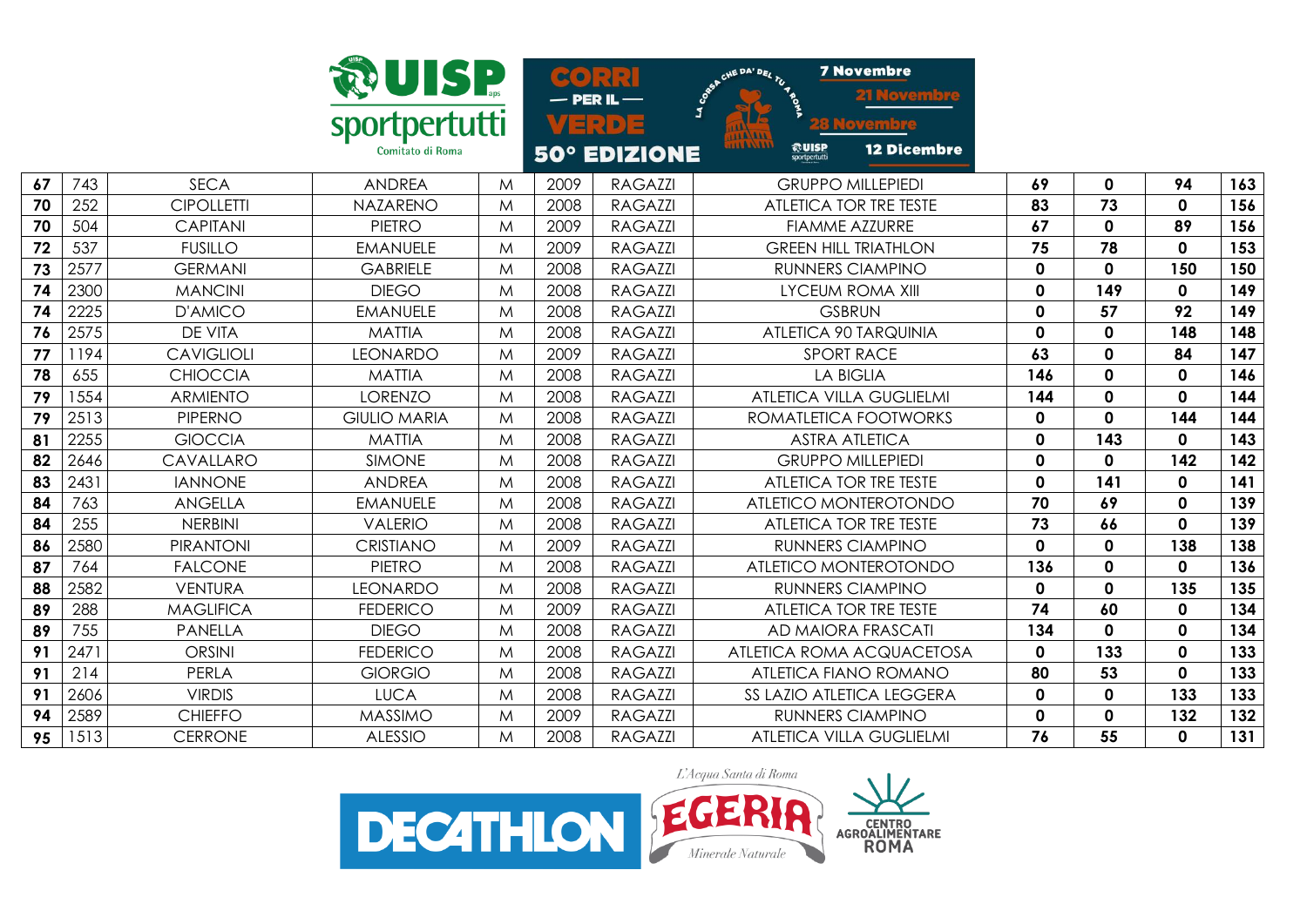|     |      |                             | <b>RUISP</b>           |   | $\infty$ $\bullet$ ) |                     | CHE DA' DEL TU 4 BOS                            | <b>7 Novembre</b>                |              |             |              |     |
|-----|------|-----------------------------|------------------------|---|----------------------|---------------------|-------------------------------------------------|----------------------------------|--------------|-------------|--------------|-----|
|     |      |                             | sportpertutti          |   |                      | 다리이                 | <b>HALALL</b>                                   |                                  |              |             |              |     |
|     |      |                             | Comitato di Roma       |   |                      | <b>50° EDIZIONE</b> | <b>ALAXAAA</b><br><b>@UISP</b><br>sportpertutti | <b>12 Dicembre</b>               |              |             |              |     |
| 96  | 1201 | <b>CURCURUTO</b>            | <b>ANDREA</b>          | M | 2009                 | <b>RAGAZZI</b>      |                                                 | <b>SPORT RACE</b>                | 51           | $\mathbf 0$ | 79           | 130 |
| 97  | 1008 | <b>WOERNER</b>              | <b>LEO</b>             | M | 2009                 | <b>RAGAZZI</b>      |                                                 | RIFONDAZIONE PODISTICA           | 129          | 0           | $\Omega$     | 129 |
| 98  | 2450 | <b>MISANTONI</b>            | <b>MARCO</b>           | M | 2009                 | <b>RAGAZZI</b>      |                                                 | SS LAZIO ATLETICA LEGGERA        | $\mathbf 0$  | 40          | 88           | 128 |
| 98  | 2579 | VENTRUTO                    | <b>FLAVIO</b>          | M | 2009                 | <b>RAGAZZI</b>      |                                                 | RUNNERS CIAMPINO                 | $\mathbf 0$  | 0           | 128          | 128 |
| 100 | 1427 | <b>CANEPUCCIA</b>           | <b>FRANCESCO MARIA</b> | M | 2008                 | <b>RAGAZZI</b>      |                                                 | <b>AREA ROMA</b>                 | $\mathbf 0$  | 127         | 0            | 127 |
| 101 | 2219 | <b>TARANTINO</b>            | <b>MOISE</b>           | M | 2008                 | <b>RAGAZZI</b>      |                                                 | <b>GSBRUN</b>                    | $\mathbf 0$  | 126         | $\mathbf 0$  | 126 |
| 102 | 1431 | <b>MARANO</b>               | <b>FRANCESCO</b>       | M | 2008                 | <b>RAGAZZI</b>      |                                                 | <b>AREA ROMA</b>                 | $\mathbf 0$  | 124         | $\mathbf{0}$ | 124 |
| 103 | 2581 | <b>LEO</b>                  | <b>GABRIELE</b>        | M | 2009                 | <b>RAGAZZI</b>      |                                                 | <b>RUNNERS CIAMPINO</b>          | $\mathbf 0$  | $\mathbf 0$ | 124          | 124 |
| 104 | 251  | <b>ROSITO</b>               | <b>FILIPPO</b>         | M | 2008                 | <b>RAGAZZI</b>      |                                                 | ATLETICA TOR TRE TESTE           | 65           | 58          | $\mathbf 0$  | 123 |
| 105 | 182  | <b>RUPERTO</b>              | <b>JACOPO</b>          | M | 2009                 | <b>RAGAZZI</b>      |                                                 | <b>LEONE TRIATHLON</b>           | 122          | $\mathbf 0$ | $\mathbf{0}$ | 122 |
| 105 | 1910 | <b>DE NARDIS</b>            | ALESSANDRO             | M | 2009                 | <b>RAGAZZI</b>      |                                                 | <b>ESERCITO SPORT E GIOVANI</b>  | $\mathbf 0$  | 39          | 83           | 122 |
| 107 | 2578 | <b>BATTAGLIA</b>            | <b>ALEX</b>            | M | 2009                 | RAGAZZI             |                                                 | <b>RUNNERS CIAMPINO</b>          | $\mathbf 0$  | $\mathbf 0$ | 122          | 122 |
| 108 | 2160 | <b>GALASSO</b>              | <b>GIACOMO</b>         | M | 2008                 | <b>RAGAZZI</b>      |                                                 | <b>ROMA ROAD RUNNERS</b>         | $\mathbf 0$  | 121         | 0            | 121 |
| 109 | 2245 | <b>FRATICELLI</b>           | NICOLO'                | M | 2009                 | <b>RAGAZZI</b>      |                                                 | <b>ASTRA ATLETICA</b>            | $\mathbf 0$  | 118         | $\mathbf 0$  | 118 |
| 110 | 137  | <b>CILUZZO</b>              | <b>DIEGO</b>           | M | 2008                 | <b>RAGAZZI</b>      |                                                 | <b>AREA ROMA</b>                 | 116          | $\mathbf 0$ | 0            | 116 |
| 111 | 1654 | <b>BERTINI</b>              | <b>GIOVANNI</b>        | M | 2008                 | <b>RAGAZZI</b>      |                                                 | ATLETICO MONTEROTONDO            | $\mathbf 0$  | 115         | 0            | 115 |
| 112 | 2150 | <b>DALLA MURA</b>           | <b>EDOARDO</b>         | M | 2008                 | <b>RAGAZZI</b>      |                                                 | ROMA ROAD RUNNERS                | $\mathbf 0$  | 114         | 0            | 114 |
| 113 | 690  | <b>CONTALDI LAGROTTERIA</b> | <b>ZENO</b>            | M | 2009                 | <b>RAGAZZI</b>      |                                                 | <b>ACSI CAMPIDOGLIO PALATINO</b> | 113          | $\mathbf 0$ | $\mathbf{0}$ | 113 |
| 114 | 2437 | ANDROCCHIO                  | <b>FRANCESCO</b>       | M | 2009                 | <b>RAGAZZI</b>      |                                                 | ATLETICA TOR TRE TESTE           | $\mathbf 0$  | 112         | 0            | 112 |
| 115 | 267  | <b>MANCINI</b>              | <b>LIVIO</b>           | M | 2008                 | <b>RAGAZZI</b>      |                                                 | ATLETICA TOR TRE TESTE           | 62           | 49          | 0            | 111 |
| 116 | 1822 | <b>BEVILACQUA</b>           | ALESSANDRO             | M | 2008                 | <b>RAGAZZI</b>      |                                                 | <b>LEONE TRIATHLON</b>           | $\mathbf 0$  | $\mathbf 0$ | 109          | 109 |
| 117 | 2221 | <b>REGIANI</b>              | <b>VALERIO</b>         | M | 2008                 | <b>RAGAZZI</b>      |                                                 | <b>GSBRUN</b>                    | $\mathbf 0$  | 108         | 0            | 108 |
| 118 | 2556 | <b>CAPERNA</b>              | <b>SIMONE</b>          | M | 2009                 | <b>RAGAZZI</b>      |                                                 | <b>LYCEUM ROMA XIII</b>          | $\mathbf 0$  | $\mathbf 0$ | 107          | 107 |
| 119 | 263  | <b>TANA</b>                 | <b>LORENZO</b>         | M | 2008                 | <b>RAGAZZI</b>      |                                                 | ATLETICA TOR TRE TESTE           | 106          | $\mathbf 0$ | $\mathbf 0$  | 106 |
| 120 | 1668 | CAPITUMMINO                 | NICOLO'                | M | 2008                 | <b>RAGAZZI</b>      |                                                 | <b>LYCEUM ROMA XIII</b>          | $\mathbf 0$  | 105         | 0            | 105 |
| 121 | 1233 | <b>NEGLIA</b>               | <b>FEDERICO</b>        | M | 2008                 | <b>RAGAZZI</b>      |                                                 | <b>SPORT RACE</b>                | 103          | 0           | 0            | 103 |
| 121 | 2499 | <b>RICCI</b>                | NICOLO'                | M | 2009                 | <b>RAGAZZI</b>      |                                                 | <b>FORUM SPORT CENTER</b>        | $\mathbf{0}$ | 0           | 103          | 103 |

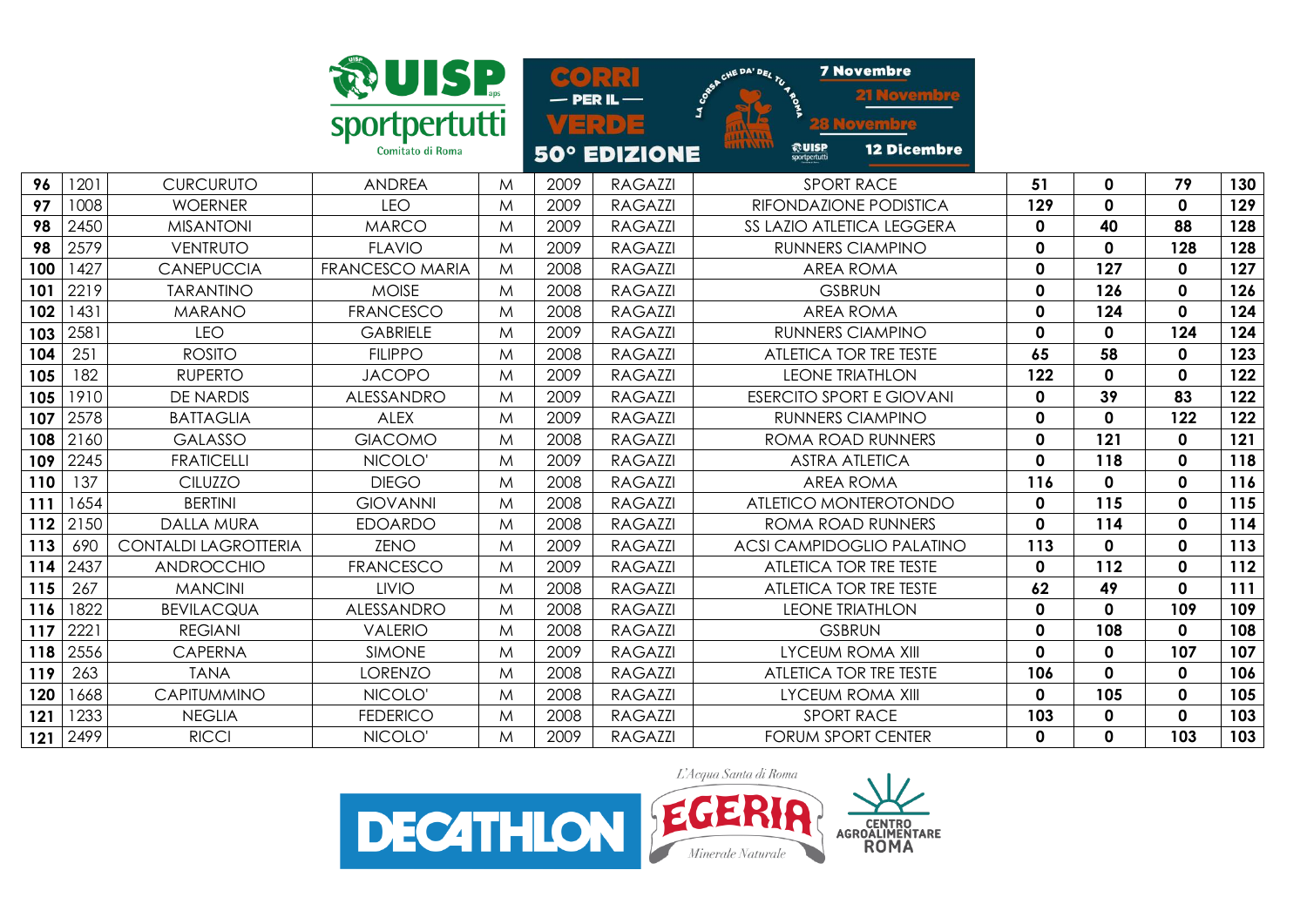|     |      |                    | <b>RUISP</b><br>sportpertutti<br>Comitato di Roma |   |      | $\bullet$ $\bullet$ $\cdot$ $\cdot$ $\cdot$ $\cdot$<br>– PER IL —<br>S.<br>4 E (D) E<br><b>50° EDIZIONE</b> | <b>7 Novembre</b><br>CHE DA' DEL TU 4 BOS<br><b>AAA AAAA</b><br>1141.111<br><b>@UISP</b><br><b>12 Dicembre</b><br>sportpertutti |             |             |              |     |
|-----|------|--------------------|---------------------------------------------------|---|------|-------------------------------------------------------------------------------------------------------------|---------------------------------------------------------------------------------------------------------------------------------|-------------|-------------|--------------|-----|
| 123 | 2023 | <b>DEL FLORIO</b>  | <b>EDOARDO</b>                                    | M | 2009 | <b>RAGAZZI</b>                                                                                              | ROMATLETICA FOOTWORKS                                                                                                           | 0           | 102         | $\mathbf{0}$ | 102 |
| 123 | 2658 | PELUSO             | <b>VALERIO</b>                                    | M | 2009 | <b>RAGAZZI</b>                                                                                              | <b>GRUPPO MILLEPIEDI</b>                                                                                                        | $\mathbf 0$ | $\mathbf 0$ | 102          | 102 |
| 125 | 266  | <b>MACALE</b>      | <b>MATTEO</b>                                     | M | 2008 | <b>RAGAZZI</b>                                                                                              | ATLETICA TOR TRE TESTE                                                                                                          | 59          | 42          | 0            | 101 |
| 126 | 1636 | ANZALONE           | <b>VALERIO</b>                                    | M | 2009 | <b>RAGAZZI</b>                                                                                              | AD MAIORA FRASCATI                                                                                                              | $\mathbf 0$ | 100         | 0            | 100 |
| 127 | 2121 | <b>GIOIA</b>       | <b>ANDREA</b>                                     | M | 2009 | <b>RAGAZZI</b>                                                                                              | <b>KRONOS ROMA</b>                                                                                                              | 0           | 99          | 0            | 99  |
| 128 | 2512 | <b>NICOLINI</b>    | <b>ENRICO</b>                                     | M | 2008 | <b>RAGAZZI</b>                                                                                              | ROMATLETICA FOOTWORKS                                                                                                           | 0           | $\mathbf 0$ | 98           | 98  |
| 129 | 416  | <b>DE FAZIO</b>    | <b>MICHELE</b>                                    | M | 2009 | <b>RAGAZZI</b>                                                                                              | <b>GSBRUN</b>                                                                                                                   | 94          | 0           | 0            | 94  |
| 129 | 1722 | <b>FRONT</b>       | <b>LORENZO</b>                                    | M | 2009 | <b>RAGAZZI</b>                                                                                              | <b>ACSI CAMPIDOGLIO PALATINO</b>                                                                                                | $\mathbf 0$ | 94          | $\mathbf{0}$ | 94  |
| 131 | 1493 | <b>ORLANDINI</b>   | <b>SIMONE</b>                                     | M | 2008 | <b>RAGAZZI</b>                                                                                              | ROMA TRIATHLON                                                                                                                  | 0           | 93          | 0            | 93  |
| 131 | 598  | <b>TORINO</b>      | <b>FRANCESCO</b>                                  | M | 2009 | <b>RAGAZZI</b>                                                                                              | <b>LEONE TRIATHLON</b>                                                                                                          | 93          | $\mathbf 0$ | 0            | 93  |
| 133 | 103  | ANDREUCCIOLI       | <b>MARCO</b>                                      | M | 2008 | <b>RAGAZZI</b>                                                                                              | ROMATLETICA FOOTWORKS                                                                                                           | 92          | $\mathbf 0$ | 0            | 92  |
| 134 | 605  | <b>SERRA</b>       | <b>FEDERICO</b>                                   | M | 2009 | <b>RAGAZZI</b>                                                                                              | ROMA 6 VILLA GORDIANI                                                                                                           | 53          | 38          | $\mathbf 0$  | 91  |
| 135 | 2134 | <b>BAUDO</b>       | <b>LUCA</b>                                       | M | 2009 | <b>RAGAZZI</b>                                                                                              | <b>KRONOS ROMA</b>                                                                                                              | $\mathbf 0$ | 90          | 0            | 90  |
| 135 | 952  | <b>PISCETTA</b>    | <b>ADRIANO</b>                                    | M | 2008 | <b>RAGAZZI</b>                                                                                              | <b>ESERCITO SPORT E GIOVANI</b>                                                                                                 | 90          | $\mathbf 0$ | 0            | 90  |
| 137 | 135  | <b>MELITO</b>      | <b>MATTEO</b>                                     | M | 2009 | <b>RAGAZZI</b>                                                                                              | <b>AREA ROMA</b>                                                                                                                | 89          | $\mathbf 0$ | 0            | 89  |
| 138 | 429  | <b>CESE</b>        | <b>LEONARDO</b>                                   | M | 2008 | <b>RAGAZZI</b>                                                                                              | ROMA 6 VILLA GORDIANI                                                                                                           | 0           | 88          | 0            | 88  |
| 139 | 510  | <b>CASADIDIO</b>   | <b>DANIELE</b>                                    | M | 2009 | <b>RAGAZZI</b>                                                                                              | <b>FIAMME AZZURRE</b>                                                                                                           | 87          | $\mathbf 0$ | 0            | 87  |
| 139 | 2515 | <b>LA LICATA</b>   | <b>ANDREA</b>                                     | M | 2009 | <b>RAGAZZI</b>                                                                                              | ROMATLETICA FOOTWORKS                                                                                                           | $\mathbf 0$ | $\mathbf 0$ | 87           | 87  |
| 141 | 502  | <b>TORCHIA</b>     | <b>SIMONE</b>                                     | M | 2009 | <b>RAGAZZI</b>                                                                                              | <b>FIAMME AZZURRE</b>                                                                                                           | 86          | $\mathbf 0$ | 0            | 86  |
| 141 | 2563 | <b>BENPENSANTE</b> | <b>ANDREA</b>                                     | M | 2009 | <b>RAGAZZI</b>                                                                                              | <b>FIAMME AZZURRE</b>                                                                                                           | $\mathbf 0$ | $\mathbf 0$ | 86           | 86  |
| 143 | 1089 | <b>GAGLIARDO</b>   | <b>GABRIELE</b>                                   | M | 2008 | <b>RAGAZZI</b>                                                                                              | ROMATLETICA FOOTWORKS                                                                                                           | 85          | $\mathbf 0$ | 0            | 85  |
| 143 | 286  | <b>POCHINI</b>     | <b>GIORGIO</b>                                    | M | 2009 | <b>RAGAZZI</b>                                                                                              | <b>ATLETICA TOR TRE TESTE</b>                                                                                                   | 52          | 33          | $\mathbf{0}$ | 85  |
| 145 | 2468 | <b>CARRATELLI</b>  | <b>LUCA</b>                                       | M | 2009 | <b>RAGAZZI</b>                                                                                              | ROMA 6 VILLA GORDIANI                                                                                                           | 0           | 84          | 0            | 84  |
| 146 | 2133 | <b>MAIORANA</b>    | ALESSANDRO                                        | M | 2009 | <b>RAGAZZI</b>                                                                                              | <b>KRONOS ROMA</b>                                                                                                              | 0           | 82          | 0            | 82  |
| 146 | 2491 | <b>FRAIETTA</b>    | <b>LUCA</b>                                       | M | 2009 | <b>RAGAZZI</b>                                                                                              | <b>FORUM SPORT CENTER</b>                                                                                                       | 0           | $\mathbf 0$ | 82           | 82  |
| 148 | 2488 | <b>BARILE</b>      | <b>DOMENICO</b>                                   | M | 2009 | <b>RAGAZZI</b>                                                                                              | <b>FORUM SPORT CENTER</b>                                                                                                       | $\mathbf 0$ | $\mathbf 0$ | 81           | 81  |
| 149 | 2617 | <b>GROSSI</b>      | <b>LEONE</b>                                      | M | 2009 | <b>RAGAZZI</b>                                                                                              | LAZIO OLIMPIA RUNNERS TEAM                                                                                                      | 0           | $\mathbf 0$ | 80           | 80  |

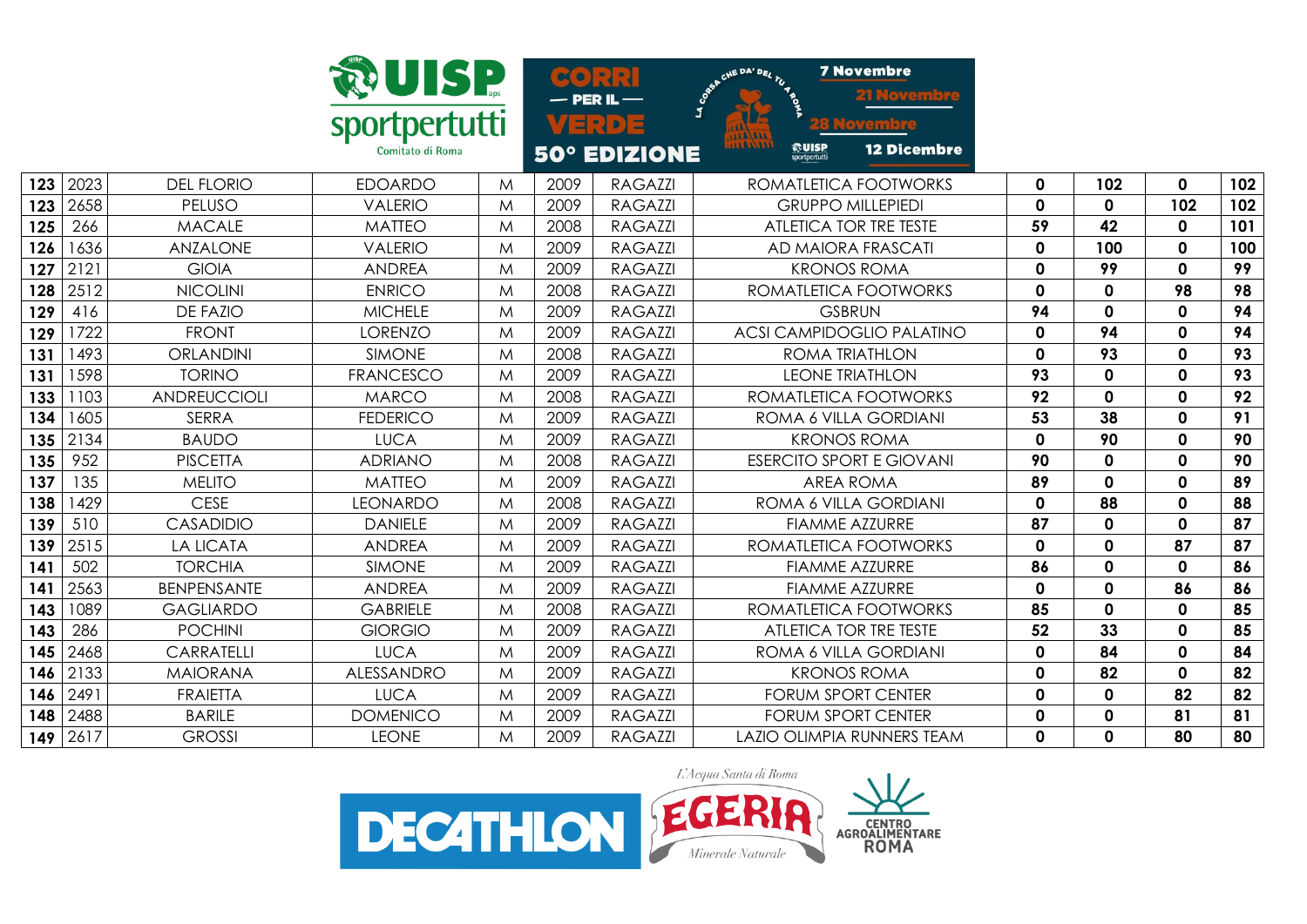|     |      |                     | <b>WUISP</b>         |   | $\infty$ |                     | CHE DA' DEL TU 4 BOS                     | <b>7 Novembre</b>                |              |             |              |    |
|-----|------|---------------------|----------------------|---|----------|---------------------|------------------------------------------|----------------------------------|--------------|-------------|--------------|----|
|     |      |                     | sportpertutti        |   |          | $\mathbb{R}$ D      | <b>TTA/ATT</b>                           |                                  |              |             |              |    |
|     |      |                     | Comitato di Roma     |   |          | <b>50° EDIZIONE</b> | 1141111<br><b>RUISP</b><br>sportpertutti | <b>12 Dicembre</b>               |              |             |              |    |
| 150 | 271  | <b>PICCIONI</b>     | <b>SERGIO</b>        | M | 2009     | <b>RAGAZZI</b>      |                                          | ATLETICA TOR TRE TESTE           | 47           | 32          | $\mathbf 0$  | 79 |
| 151 | 1754 | PIERBATTISTI        | <b>AUGUSTO ALGIS</b> | M | 2008     | <b>RAGAZZI</b>      |                                          | ATLETICA ROMA ACQUACETOSA        | $\mathbf{0}$ | 77          | $\mathbf{0}$ | 77 |
| 152 | 1903 | <b>CONVERTINO</b>   | <b>VALERIO</b>       | M | 2009     | <b>RAGAZZI</b>      |                                          | <b>ESERCITO SPORT E GIOVANI</b>  | $\mathbf 0$  | 72          | $\mathbf 0$  | 72 |
| 153 | 765  | <b>MOGGI</b>        | <b>PIETRO</b>        | M | 2008     | <b>RAGAZZI</b>      |                                          | ATLETICO MONTEROTONDO            | 0            | 70          | $\mathbf 0$  | 70 |
| 154 | 274  | <b>GIUSTINI</b>     | <b>DAVIDE</b>        | M | 2009     | <b>RAGAZZI</b>      |                                          | ATLETICA TOR TRE TESTE           | 68           | $\mathbf 0$ | $\mathbf{0}$ | 68 |
| 154 | 2184 | <b>TOSELLI</b>      | <b>DAMIANO</b>       | M | 2009     | <b>RAGAZZI</b>      |                                          | ROMA ROAD RUNNERS                | 0            | 68          | $\mathbf 0$  | 68 |
| 156 | 283  | <b>FILIPPETTA</b>   | <b>MANUEL</b>        | M | 2009     | <b>RAGAZZI</b>      |                                          | ATLETICA TOR TRE TESTE           | 64           | $\mathbf 0$ | $\mathbf{0}$ | 64 |
| 156 | 2028 | PALMISANI           | <b>FILIPPO</b>       | M | 2009     | <b>RAGAZZI</b>      |                                          | ROMATLETICA FOOTWORKS            | 0            | 64          | $\mathbf{0}$ | 64 |
| 158 | 1838 | <b>GUARINO</b>      | <b>GABRIELE</b>      | M | 2008     | <b>RAGAZZI</b>      |                                          | <b>RUNNER TRAINER</b>            | $\mathbf 0$  | 62          | $\mathbf 0$  | 62 |
| 159 | 275  | <b>NATELLA</b>      | <b>MATTEO</b>        | M | 2009     | <b>RAGAZZI</b>      |                                          | ATLETICA TOR TRE TESTE           | 61           | $\mathbf 0$ | $\mathbf 0$  | 61 |
| 160 | 118  | <b>FEDERICI</b>     | <b>SIMONE</b>        | M | 2008     | <b>RAGAZZI</b>      |                                          | <b>START UP</b>                  | 58           | $\mathbf 0$ | $\mathbf 0$  | 58 |
| 161 | 216  | FRANZESE            | <b>GABRIELE</b>      | M | 2009     | <b>RAGAZZI</b>      |                                          | ATLETICA FIANO ROMANO            | 57           | $\mathbf 0$ | $\mathbf{0}$ | 57 |
| 162 | 1727 | <b>LASTRICATI</b>   | <b>LEONARDO</b>      | M | 2009     | <b>RAGAZZI</b>      |                                          | <b>ACSI CAMPIDOGLIO PALATINO</b> | $\mathbf 0$  | 56          | $\mathbf 0$  | 56 |
| 162 | 536  | MASSIMIANI          | <b>GIORGIO</b>       | M | 2009     | <b>RAGAZZI</b>      |                                          | <b>GREEN HILL TRIATHLON</b>      | 56           | 0           | $\mathbf 0$  | 56 |
| 164 | 278  | <b>NULOLI</b>       | <b>RICCARDO</b>      | M | 2009     | <b>RAGAZZI</b>      |                                          | ATLETICA TOR TRE TESTE           | 55           | $\mathbf 0$ | $\mathbf{0}$ | 55 |
| 165 | 154  | <b>FELICETTI</b>    | <b>FRANCESCO</b>     | M | 2009     | <b>RAGAZZI</b>      |                                          | <b>TALENTI RUNNING TEAM</b>      | 54           | $\mathbf 0$ | 0            | 54 |
| 165 | 959  | <b>PENNISI</b>      | <b>DAVIDE</b>        | M | 2009     | <b>RAGAZZI</b>      |                                          | <b>ESERCITO SPORT E GIOVANI</b>  | $\mathbf 0$  | 54          | $\mathbf 0$  | 54 |
| 167 | 1888 | <b>DE CESARIS</b>   | <b>FRANCESCO</b>     | M | 2009     | <b>RAGAZZI</b>      |                                          | SS LAZIO ATLETICA LEGGERA        | 0            | 52          | $\mathbf{0}$ | 52 |
| 168 | 1665 | SALVATORI           | NICOLO'              | M | 2009     | <b>RAGAZZI</b>      |                                          | <b>LYCEUM ROMA XIII</b>          | $\mathbf 0$  | 51          | $\mathbf 0$  | 51 |
| 169 | 1110 | <b>GRECO</b>        | <b>LUIGI MARIA</b>   | M | 2009     | <b>RAGAZZI</b>      |                                          | ROMATLETICA FOOTWORKS            | 50           | $\mathbf 0$ | $\mathbf{0}$ | 50 |
| 169 | 1430 | <b>QUACQUARELLI</b> | <b>FLAVIO</b>        | M | 2008     | <b>RAGAZZI</b>      |                                          | ROMA 6 VILLA GORDIANI            | $\mathbf 0$  | 50          | $\mathbf 0$  | 50 |
| 171 | 159  | <b>GRANDI</b>       | <b>FLAVIO</b>        | M | 2009     | <b>RAGAZZI</b>      |                                          | <b>TALENTI RUNNING TEAM</b>      | 49           | $\mathbf 0$ | $\mathbf{0}$ | 49 |
| 172 | 157  | <b>BONOMI</b>       | <b>GIOVANNI</b>      | M | 2009     | <b>RAGAZZI</b>      |                                          | <b>TALENTI RUNNING TEAM</b>      | 48           | $\mathbf 0$ | $\mathbf 0$  | 48 |
| 172 | 2432 | <b>GRISCIOLI</b>    | <b>LUIGI MARIA</b>   | M | 2009     | <b>RAGAZZI</b>      |                                          | ATLETICA TOR TRE TESTE           | $\mathbf 0$  | 48          | $\mathbf 0$  | 48 |
| 174 | 1774 | <b>BATTISTINI</b>   | <b>DARIO</b>         | M | 2009     | <b>RAGAZZI</b>      |                                          | <b>ACSI CAMPIDOGLIO PALATINO</b> | $\mathbf 0$  | 47          | $\mathbf{0}$ | 47 |
| 175 | 279  | <b>GANCI</b>        | <b>ANTONIO</b>       | M | 2009     | <b>RAGAZZI</b>      |                                          | ATLETICA TOR TRE TESTE           | 46           | $\mathbf 0$ | $\mathbf 0$  | 46 |
| 176 | 1904 | <b>ROMEO</b>        | <b>FRANCESCO</b>     | M | 2009     | <b>RAGAZZI</b>      |                                          | <b>ESERCITO SPORT E GIOVANI</b>  | 0            | 45          | $\mathbf{0}$ | 45 |

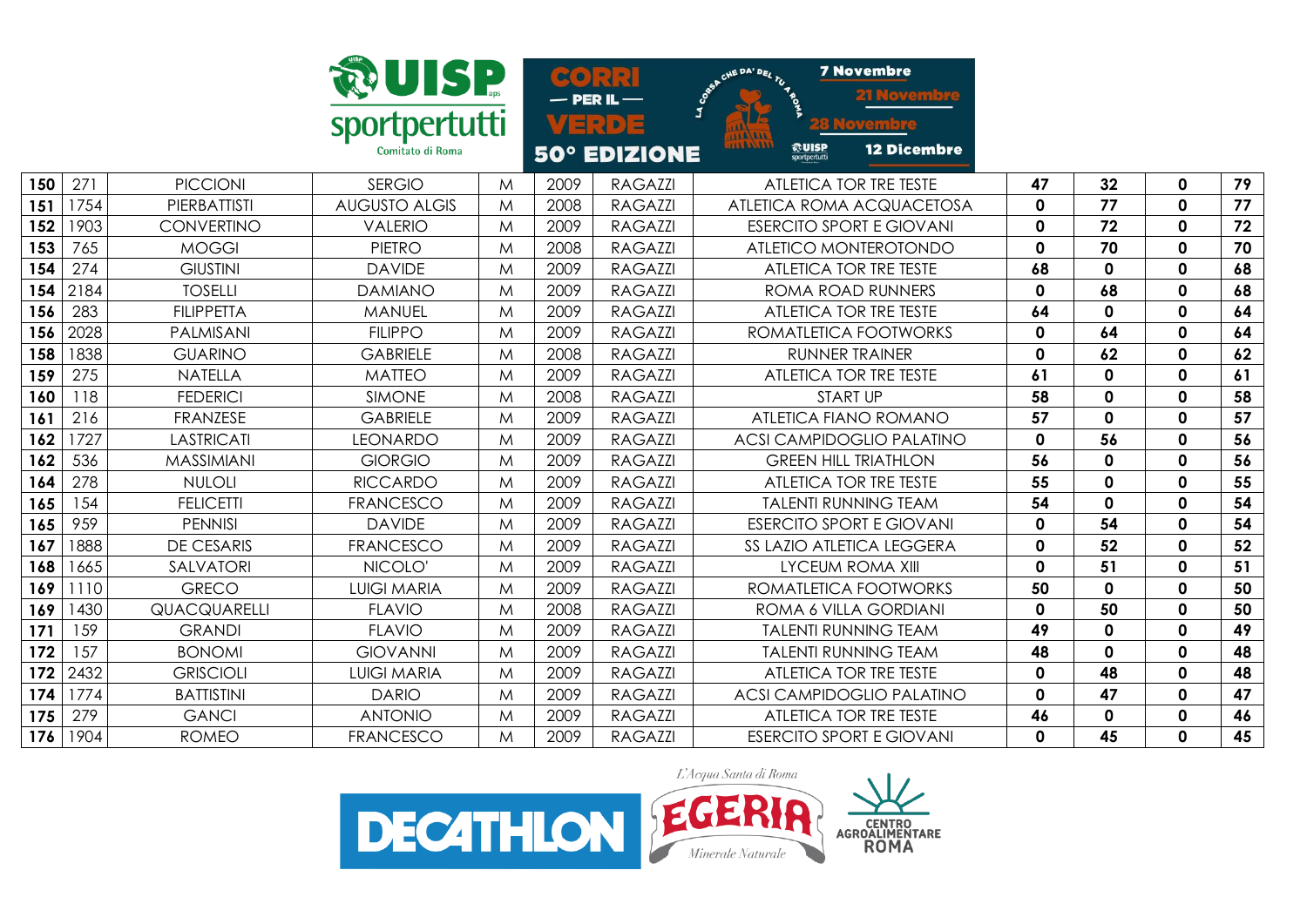|     |            |                   | <b>AUISP</b><br>sportpertutti<br>Comitato di Roma |   |      | $\sim$ $\sim$<br>$-$ PER IL $-$<br>VERDE<br><b>50° EDIZIONE</b> | <b>7 Novembre</b><br>CHE DA' DEL<br><b>21 Novembre</b><br><b>LE</b><br><b>28 Novembre</b><br><b>HALALL</b><br><b>HAAAAA</b><br><b>RUISP</b><br><b>12 Dicembre</b><br>sportpertutti |   |    |              |    |
|-----|------------|-------------------|---------------------------------------------------|---|------|-----------------------------------------------------------------|------------------------------------------------------------------------------------------------------------------------------------------------------------------------------------|---|----|--------------|----|
|     | 177 2025   | <b>GRAZIANO</b>   | <b>LUCA</b>                                       | M | 2009 | RAGAZZI                                                         | ROMATLETICA FOOTWORKS                                                                                                                                                              | Ω | 44 | 0            | 44 |
|     | $178$ 2262 | RAMINI            | <b>FABIO</b>                                      | M | 2009 | RAGAZZI                                                         | <b>ASTRA ATLETICA</b>                                                                                                                                                              | 0 | 41 | $\mathbf{0}$ | 41 |
| 179 | 1800       | <b>AUSIELLO</b>   | <b>LORENZO</b>                                    | M | 2009 | RAGAZZI                                                         | ATLETICA TOR TRE TESTE                                                                                                                                                             | 0 | 37 | $\mathbf{0}$ | 37 |
|     | 180 2176   | <b>PISEGNA</b>    | <b>DANIELE</b>                                    | M | 2009 | RAGAZZI                                                         | ROMA ROAD RUNNERS                                                                                                                                                                  | 0 | 36 | 0            | 36 |
|     | $181$ 2161 | <b>GALLI</b>      | <b>CHRISTIAN</b>                                  | M | 2008 | RAGAZZI                                                         | ROMA ROAD RUNNERS                                                                                                                                                                  | 0 | 35 | 0            | 35 |
|     | $182$ 2159 | <b>FRASCHETTI</b> | <b>DANIELE</b>                                    | M | 2009 | RAGAZZI                                                         | ROMA ROAD RUNNERS                                                                                                                                                                  | 0 | 34 | 0            | 34 |

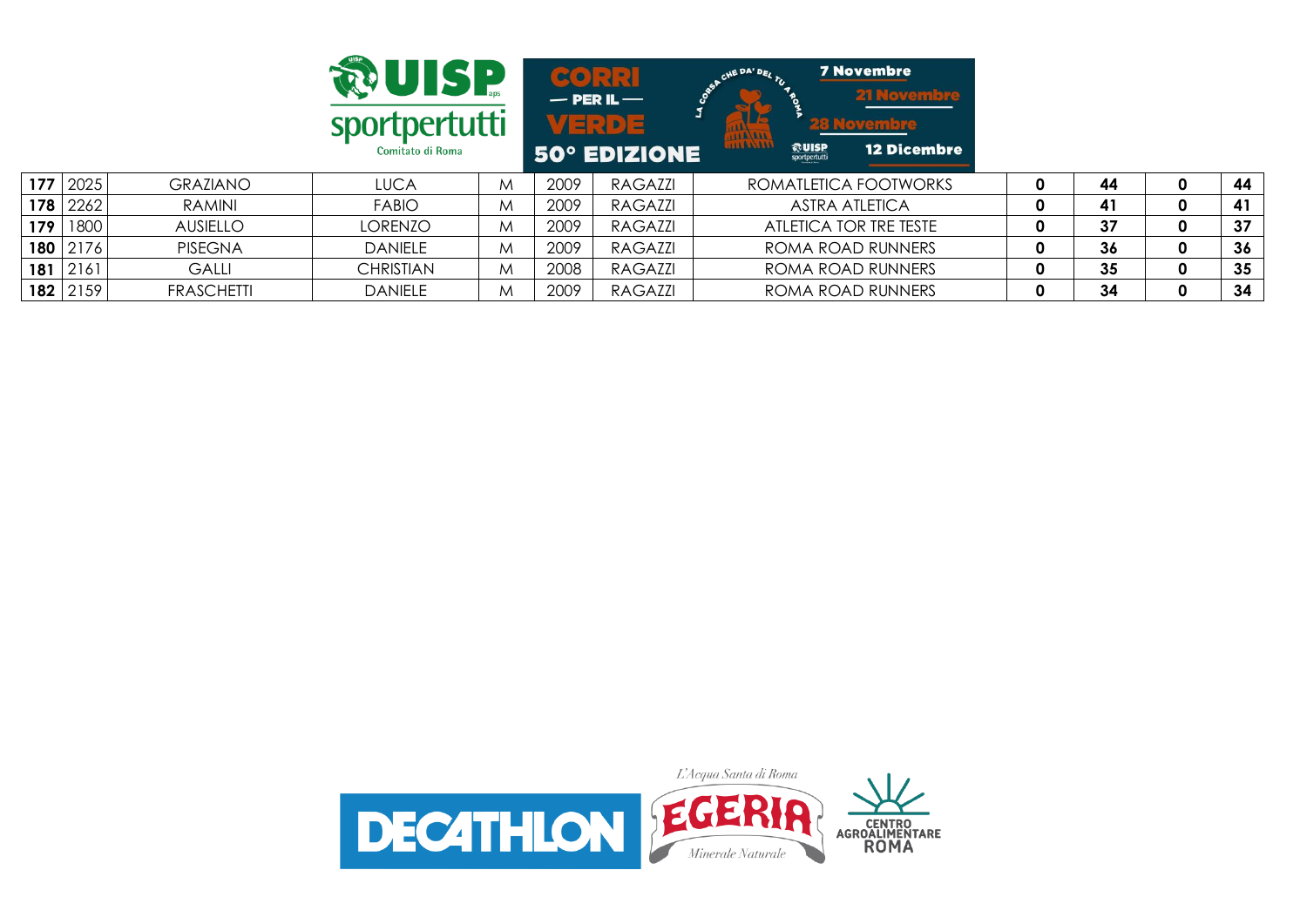

# **RAGAZZE**

|              |      | <b>COGNOME</b>          | <b>NOME</b>     |    | <b>NNO</b> | <b>CATEGORIA</b> | <b>SOCIETA'</b>                 |     |     |     |     |
|--------------|------|-------------------------|-----------------|----|------------|------------------|---------------------------------|-----|-----|-----|-----|
|              | 1439 | <b>CANEPUCCIA</b>       | <b>GIULIA</b>   |    | 2008       | <b>RAGAZZE</b>   | <b>AREA ROMA</b>                | 150 | 150 | 149 | 449 |
| $\mathbf{2}$ | 951  | <b>GALLI</b>            | SUSANNA         | F. | 2009       | <b>RAGAZZE</b>   | <b>ESERCITO SPORT E GIOVANI</b> | 146 | 146 | 148 | 440 |
| 3            | 1007 | <b>GUERRA</b>           | <b>IRENE</b>    | F. | 2009       | <b>RAGAZZE</b>   | RIFONDAZIONE PODISTICA          | 145 | 145 | 147 | 437 |
| 4            | 1544 | <b>D'ERCOLE</b>         | <b>ELETTRA</b>  | F  | 2008       | <b>RAGAZZE</b>   | ROMA 6 VILLA GORDIANI           | 141 | 139 | 145 | 425 |
| 5            | 1097 | <b>PELLICCIA</b>        | <b>BEATRICE</b> | Ė  | 2008       | <b>RAGAZZE</b>   | ROMATLETICA FOOTWORKS           | 139 | 141 | 144 | 424 |
| 6            | 1531 | <b>PIERINI</b>          | <b>SILVIA</b>   | F  | 2009       | <b>RAGAZZE</b>   | ROMA 6 VILLA GORDIANI           | 133 | 144 | 143 | 420 |
|              | 73   | <b>DE SCLAVIS</b>       | <b>AURORA</b>   | F  | 2009       | <b>RAGAZZE</b>   | ATLETICA GENAZZANO              | 129 | 138 | 140 | 407 |
| 8            | 955  | <b>DELLA FIORENTINA</b> | <b>MAYA</b>     | F  | 2009       | <b>RAGAZZE</b>   | <b>ESERCITO SPORT E GIOVANI</b> | 134 | 137 | 133 | 404 |
| 9            | 1616 | <b>VIRGILIO</b>         | <b>GIULIA</b>   | F  | 2008       | <b>RAGAZZE</b>   | ATLETICA VILLA GUGLIELMI        | 137 | 124 | 142 | 403 |
| 10           | 1252 | <b>TERENZI</b>          | <b>MARTINA</b>  |    | 2009       | <b>RAGAZZE</b>   | <b>SPORT RACE</b>               | 130 | 133 | 138 | 401 |
| 11           | 1192 | <b>CANDELARESI</b>      | <b>RACHELE</b>  | F  | 2009       | <b>RAGAZZE</b>   | <b>SPORT RACE</b>               | 131 | 122 | 137 | 390 |
| 12           | 1608 | <b>BRIENZA</b>          | <b>SILVIA</b>   | F  | 2009       | <b>RAGAZZE</b>   | ROMA 6 VILLA GORDIANI           | 126 | 131 | 132 | 389 |
| 13           | 535  | <b>PIRZ</b>             | <b>ELENA</b>    | F  | 2008       | <b>RAGAZZE</b>   | <b>GREEN HILL TRIATHLON</b>     | 119 | 134 | 135 | 388 |
| 14           | 446  | <b>MACCHI</b>           | <b>CAMILLA</b>  | F  | 2008       | RAGAZZE          | ROMA TRIATHLON                  | 110 | 136 | 139 | 385 |
| 15           | 1259 | <b>VALENTINI</b>        | <b>MATILDE</b>  |    | 2009       | <b>RAGAZZE</b>   | <b>SPORT RACE</b>               | 120 | 123 | 129 | 372 |
| 16           | 747  | <b>PLAITANO</b>         | SABRINA         | F. | 2008       | <b>RAGAZZE</b>   | <b>GRUPPO MILLEPIEDI</b>        | 114 | 118 | 134 | 366 |
| 17           | 250  | <b>SPERONI</b>          | <b>SOFIA</b>    | F. | 2009       | <b>RAGAZZE</b>   | <b>SPORT RACE</b>               | 124 | 108 | 127 | 359 |
| 18           | 179  | <b>MARRAZZO</b>         | CHIARA MARIA    | F  | 2009       | <b>RAGAZZE</b>   | <b>LEONE TRIATHLON</b>          | 103 | 114 | 130 | 347 |
| 19           | 647  | <b>GIACCHETTI</b>       | <b>GAIA</b>     | F  | 2008       | <b>RAGAZZE</b>   | SS LAZIO ATLETICA LEGGERA       | 125 | 101 | 113 | 339 |
| 20           | 1199 | <b>COMPAGNONI</b>       | SARA            |    | 2008       | <b>RAGAZZE</b>   | <b>SPORT RACE</b>               | 107 | 100 | 128 | 335 |
| 21           | 1096 | <b>GAGLIANO</b>         | SARA            |    | 2008       | <b>RAGAZZE</b>   | ROMATLETICA FOOTWORKS           | 112 | 99  | 123 | 334 |
| 22           | 751  | <b>BOZZETTO</b>         | <b>VITTORIA</b> |    | 2008       | <b>RAGAZZE</b>   | <b>GRUPPO MILLEPIEDI</b>        | 101 | 91  | 136 | 328 |

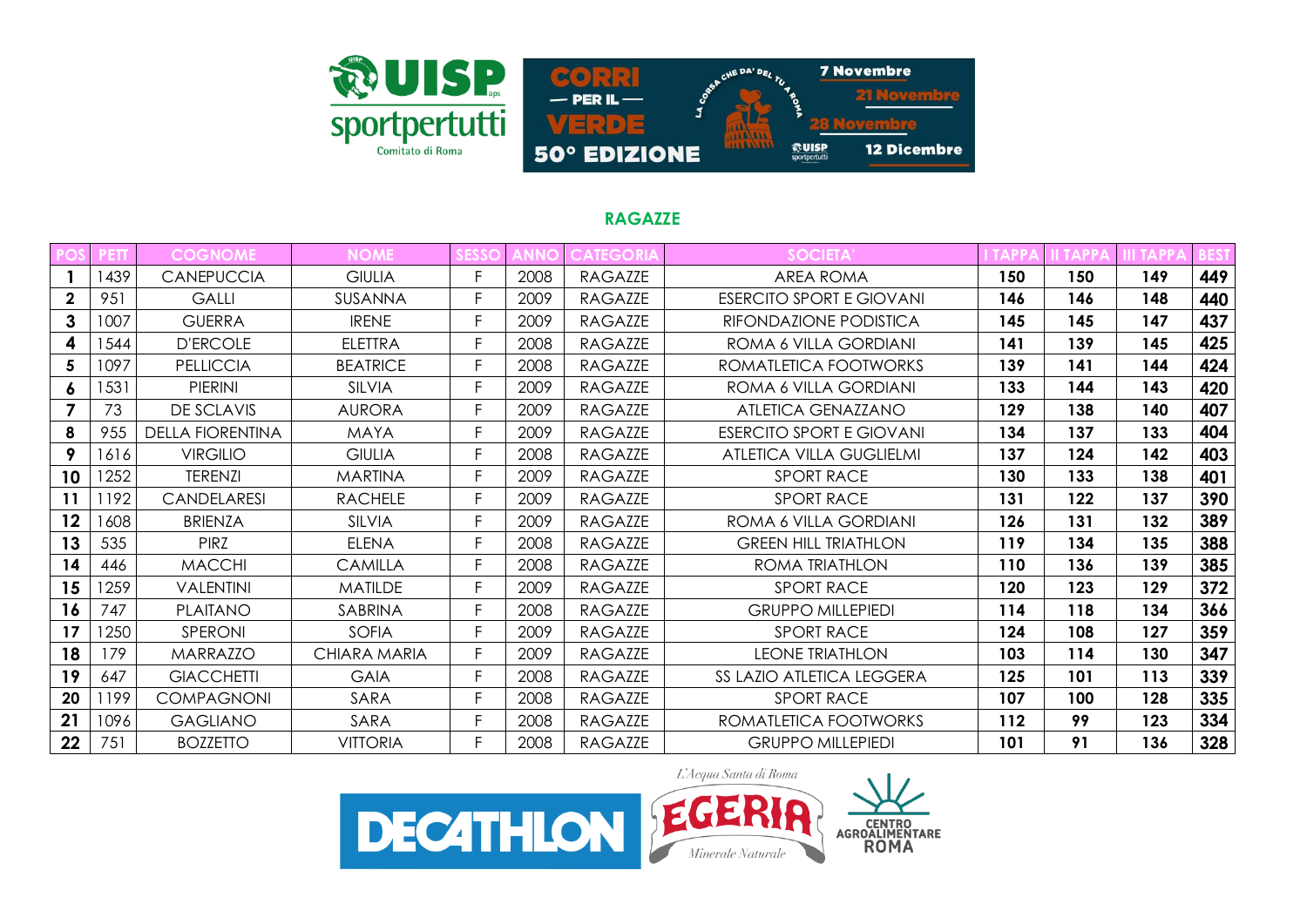| sportpertutti<br>Comitato di Roma |  |
|-----------------------------------|--|

CHE DA' DEL TU **7 Novembre**  $<sub>0</sub>$ </sub> loven **PER IL-**ERDE <u>remore</u> **<u>***<u>Routse</u>*</u> **12 Dicembre** 50° EDIZIONE

| 23 | 110  | <b>GENTILI</b>       | <b>BENEDETTA</b> |    | 2008 | <b>RAGAZZE</b> | START UP                        | 92           | 112         | 122          | 326 |
|----|------|----------------------|------------------|----|------|----------------|---------------------------------|--------------|-------------|--------------|-----|
| 24 | 1593 | SINIBALDI            | <b>OLIVIA</b>    | F  | 2008 | RAGAZZE        | ATLETICA FUTURA ROMA            | 148          | 149         | $\mathbf{0}$ | 297 |
| 25 | 448  | <b>PICANO</b>        | <b>CLAUDIA</b>   | F  | 2008 | <b>RAGAZZE</b> | ROMA TRIATHLON                  | 144          | $\mathbf 0$ | 146          | 290 |
| 26 | 1094 | <b>RAMAGLIONI</b>    | <b>ANNA</b>      |    | 2008 | <b>RAGAZZE</b> | ROMATLETICA FOOTWORKS           | 85           | 78          | 109          | 272 |
| 27 | 265  | <b>MORI</b>          | <b>BENEDETTA</b> | F  | 2008 | <b>RAGAZZE</b> | ATLETICA TOR TRE TESTE          | 142          | 126         | $\mathbf 0$  | 268 |
| 28 | 259  | <b>BESATI</b>        | <b>ANGELA</b>    | F  | 2008 | <b>RAGAZZE</b> | ATLETICA TOR TRE TESTE          | 140          | 127         | $\mathbf{0}$ | 267 |
| 29 | 784  | CASAROLI             | <b>MARIA</b>     | F  | 2009 | RAGAZZE        | ATLETICO MONTEROTONDO           | 147          | 117         | $\mathbf{0}$ | 264 |
| 30 | 258  | <b>ROMANI</b>        | <b>ELISA</b>     |    | 2008 | <b>RAGAZZE</b> | ATLETICA TOR TRE TESTE          | 135          | 128         | $\mathbf{0}$ | 263 |
| 31 | 1553 | <b>RUBINI</b>        | <b>EMMA</b>      |    | 2008 | RAGAZZE        | ATLETICA VILLA GUGLIELMI        | 132          | 0           | 126          | 258 |
| 32 | 415  | CASIS                | <b>LUCREZIA</b>  |    | 2008 | RAGAZZE        | <b>GSBRUN</b>                   | 136          | 120         | $\mathbf 0$  | 256 |
| 32 | 1441 | <b>MICELLI</b>       | <b>NOEMI</b>     |    | 2008 | RAGAZZE        |                                 | 143          | 113         | $\mathbf 0$  | 256 |
| 32 | 430  | <b>PALMA</b>         | <b>PENELOPE</b>  | F  | 2009 | <b>RAGAZZE</b> | <b>GSBRUN</b>                   | 127          | 129         | $\mathbf 0$  | 256 |
| 35 | 1311 | <b>GALEANO DUQUE</b> | <b>ALISON</b>    | F  | 2009 | RAGAZZE        | <b>SCAVO 2000</b>               | 74           | 75          | 105          | 254 |
| 36 | 1450 | <b>ARCARI</b>        | <b>GIULIA</b>    | F  | 2009 | <b>RAGAZZE</b> | ROMATLETICA FOOTWORKS           | 84           | 59          | 106          | 249 |
| 36 | 1251 | <b>TANTURLI</b>      | <b>FLAMINIA</b>  | F  | 2009 | <b>RAGAZZE</b> | <b>SPORT RACE</b>               | 73           | 72          | 104          | 249 |
| 38 | 1562 | <b>CALDERARI</b>     | <b>GIULIA</b>    | F  | 2008 | <b>RAGAZZE</b> | ROMA TRIATHLON                  | $\mathbf{0}$ | 111         | 131          | 242 |
| 39 | 1101 | <b>NERI</b>          | <b>LUCIA</b>     |    | 2009 | RAGAZZE        | ROMATLETICA FOOTWORKS           | 115          | 0           | 125          | 240 |
| 40 | 1240 | <b>RENDINA</b>       | <b>GINEVRA</b>   |    | 2009 | <b>RAGAZZE</b> | <b>SPORT RACE</b>               | 123          | 116         | $\mathbf{0}$ | 239 |
| 41 | 957  | PEZZELLA             | <b>GAIA</b>      |    | 2008 | <b>RAGAZZE</b> | <b>ESERCITO SPORT E GIOVANI</b> | 71           | 65          | 102          | 238 |
| 42 | 739  | <b>MATTEUCCI</b>     | <b>GRETA</b>     |    | 2009 | <b>RAGAZZE</b> | <b>GRUPPO MILLEPIEDI</b>        | 108          | 0           | 124          | 232 |
| 43 | 619  | <b>GILARDI</b>       | <b>IRENE</b>     | E  | 2009 | <b>RAGAZZE</b> | <b>RUNNER TRAINER</b>           | 70           | 44          | 99           | 213 |
| 44 | 414  | <b>QUATRINI</b>      | <b>BINTOU</b>    | F  | 2009 | RAGAZZE        | <b>GSBRUN</b>                   | 128          | 81          | $\mathbf{0}$ | 209 |
| 45 | 350  | <b>CORI</b>          | <b>CHIARA</b>    | F  | 2008 | RAGAZZE        | ATLETICA TOR TRE TESTE          | 116          | 92          | $\mathbf{0}$ | 208 |
| 45 | 281  | <b>DI MARCO</b>      | <b>VIOLA</b>     | F. | 2009 | <b>RAGAZZE</b> | ATLETICA TOR TRE TESTE          | 122          | 86          | $\mathbf 0$  | 208 |
| 47 | 1595 | <b>BONANNI</b>       | SARA             | F  | 2009 | RAGAZZE        | <b>FUTURA ROMA</b>              | 97           | 110         | 0            | 207 |
| 48 | 1821 | <b>BEVILACQUA</b>    | <b>FRANCESCA</b> |    | 2009 | <b>RAGAZZE</b> | <b>LEONE TRIATHLON</b>          | 0            | 85          | 120          | 205 |

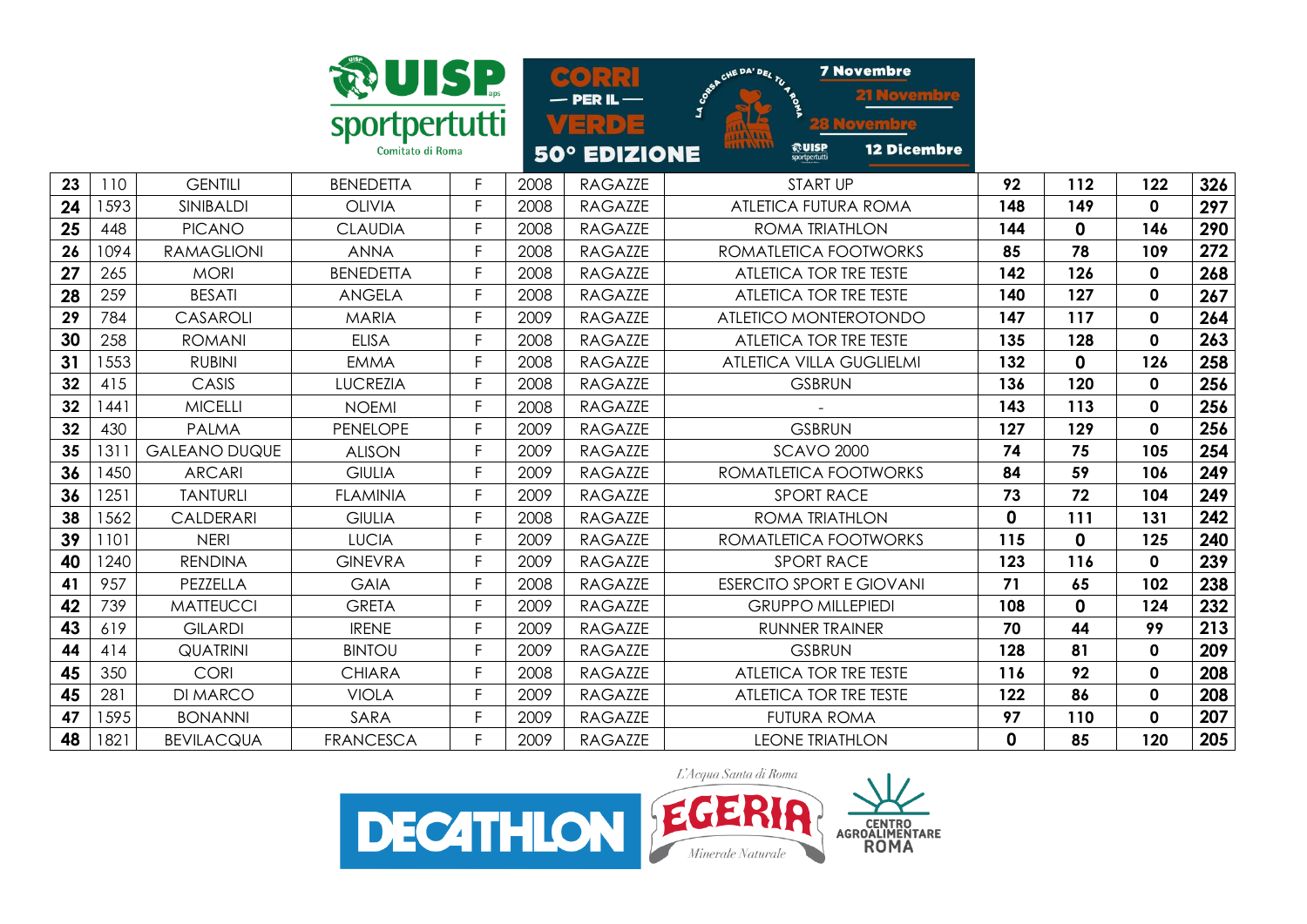

**7 Novembre**  $-$  PER IL  $-$ VERDE <u>tovembre</u> **@UISP 12 Dicembre 50° EDIZIONE** 

| 49 | 2224 | <b>IGNARRA</b>            | <b>FRANCESCA</b>       |   | 2008 | RAGAZZE        | <b>GSBRUN</b>                   | 0            | 87  | 116 | 203 |
|----|------|---------------------------|------------------------|---|------|----------------|---------------------------------|--------------|-----|-----|-----|
| 49 | 495  | <b>PALAGIANO</b>          | <b>GAIA</b>            |   | 2008 | <b>RAGAZZE</b> | <b>FIAMME AZZURRE</b>           | 91           | 0   | 112 | 203 |
| 51 | 287  | CARDINALI                 | <b>VIOLA</b>           |   | 2009 | <b>RAGAZZE</b> | ATLETICA TOR TRE TESTE          | 93           | 103 | 0   | 196 |
| 52 | 272  | <b>DANIELE</b>            | <b>MATILDE</b>         |   | 2009 | <b>RAGAZZE</b> | ATLETICA TOR TRE TESTE          | 96           | 98  | 0   | 194 |
| 52 | 773  | <b>PASCOTTO</b>           | <b>FRIDA</b>           |   | 2008 | <b>RAGAZZE</b> | ATLETICO MONTEROTONDO           | 100          | 94  | 0   | 194 |
| 54 | 768  | <b>CAMPITELLI</b>         | <b>SOFIA</b>           |   | 2008 | RAGAZZE        | ATLETICO MONTEROTONDO           | 105          | 88  | 0   | 193 |
| 55 | 1594 | <b>LAURINI</b>            | <b>LUCIA</b>           |   | 2009 | <b>RAGAZZE</b> | FUTURA ROMA                     | 109          | 83  | 0   | 192 |
| 56 | 1859 | <b>GUGIU</b>              | <b>FRANCESCA ELENA</b> |   | 2009 | RAGAZZE        | SS LAZIO ATLETICA LEGGERA       | $\mathbf{0}$ | 82  | 107 | 189 |
| 57 | 1099 | <b>VOLPE</b>              | VIOLA                  |   | 2009 | RAGAZZE        | ROMATLETICA FOOTWORKS           | 98           | 90  | 0   | 188 |
| 58 | 1095 | <b>DI GIUSEPPE</b>        | <b>ARIANNA</b>         |   | 2008 | <b>RAGAZZE</b> | ROMATLETICA FOOTWORKS           | 99           | 84  | 0   | 183 |
| 59 | 949  | <b>VERGONI</b>            | <b>GIORGIA</b>         |   | 2009 | <b>RAGAZZE</b> | <b>ESERCITO SPORT E GIOVANI</b> | 77           | 0   | 103 | 180 |
| 59 | 627  | <b>ZAMBATARO</b>          | <b>MARTA</b>           |   | 2009 | <b>RAGAZZE</b> | <b>RUNNER TRAINER</b>           | 80           | 0   | 100 | 180 |
| 61 | 280  | <b><i>TERRACCIANI</i></b> | <b>CHIARA</b>          | F | 2009 | <b>RAGAZZE</b> | ATLETICA TOR TRE TESTE          | 82           | 97  | 0   | 179 |
| 62 | 658  | <b>MANCINI</b>            | <b>ILARIA</b>          | F | 2009 | <b>RAGAZZE</b> | <b>FIAMME AZZURRE</b>           | $\mathbf{0}$ | 61  | 117 | 178 |
| 63 | 1801 | <b>MURGU</b>              | <b>ELISA</b>           |   | 2009 | RAGAZZE        | ATLETICA TOR TRE TESTE          | 0            | 70  | 98  | 168 |
| 64 | 1218 | <b>IAIA</b>               | <b>PENELOPE</b>        | F | 2008 | RAGAZZE        | <b>SPORT RACE</b>               | 87           | 76  | 0   | 163 |
|    |      |                           |                        |   |      |                |                                 |              |     |     |     |



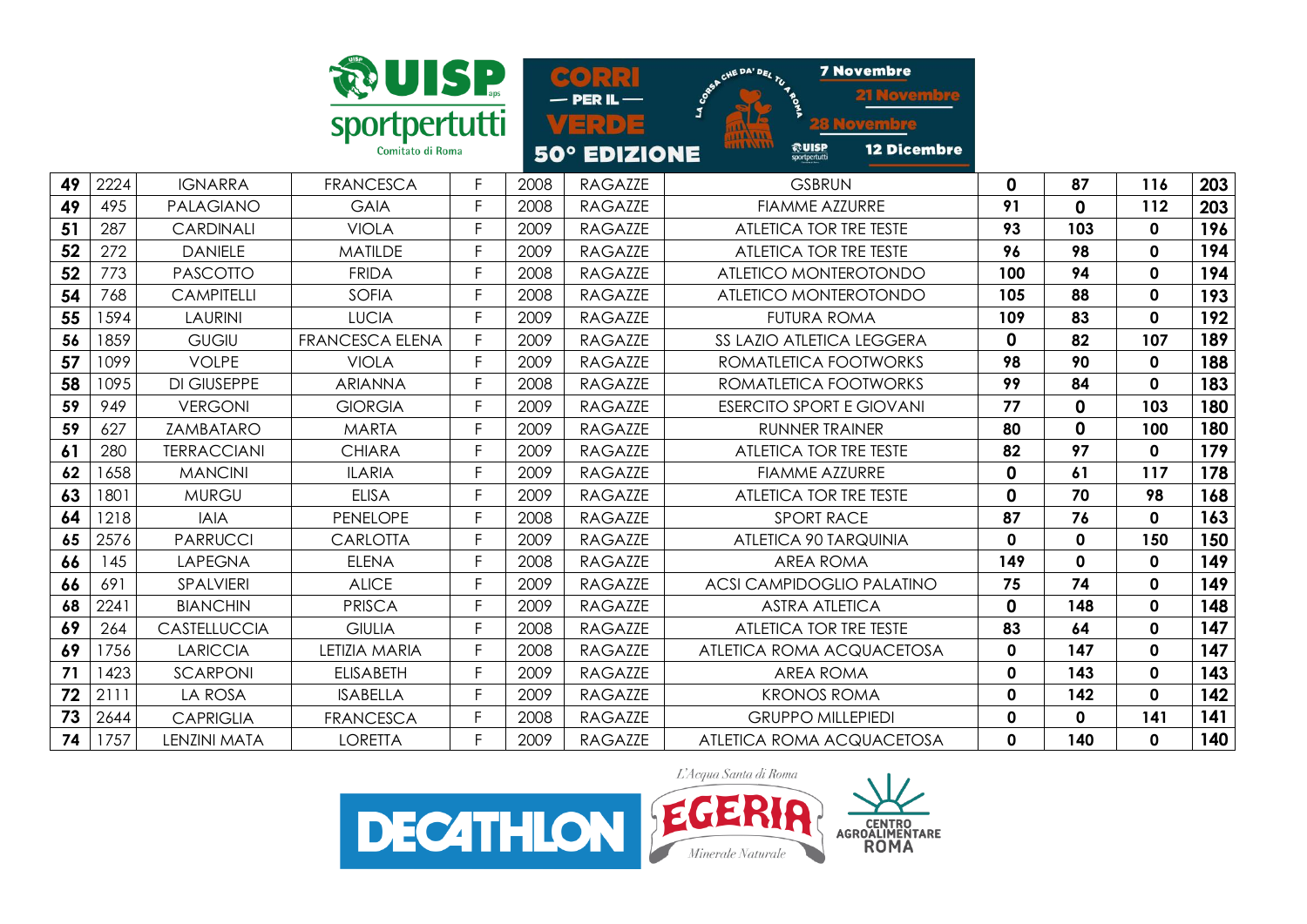| sportpertutti<br>Comitato di Roma |
|-----------------------------------|

CHE DA' DEL TU **7 Novembre** @UISP **12 Dicembre FIALE** 

|    |           |                     |                  |       | <b><i>BU EDILIUNE</i></b>     | sportpertutti                   |              |              |     |     |
|----|-----------|---------------------|------------------|-------|-------------------------------|---------------------------------|--------------|--------------|-----|-----|
| 75 | 785       | <b>GAGLIARDUCCI</b> | AMBRA            | 2009  | RAGAZZE                       | ATLETICO MONTEROTONDO           | 138          | 0            | 0   | 138 |
| 76 | 442       | <b>BARUFFI</b>      | <b>GIULIA</b>    | 2008  | RAGAZZE                       | AREA ROMA                       |              | 135          | 0   | 135 |
| 77 | 273       | <b>CABRERA</b>      | <b>SOFIA</b>     | 2009  | RAGAZZE                       | ATLETICA TOR TRE TESTE          |              | 132          | 0   | 132 |
| 77 | 559       | <b>EPIFANIO</b>     | <b>BENEDETTA</b> | 2009  | RAGAZZE                       | ROMA 6 VILLA GORDIANI           | 72           | 60           | 0   | 132 |
| 79 | 758       | <b>MASPERONI</b>    | <b>CRISTINA</b>  | 2008  | RAGAZZE                       | ATLETICA ROMA ACQUACETOSA       | 0            | 130          | 0   | 130 |
| 80 | 1907      | <b>FANTEI</b>       | ALESSANDRA       | 2009  | RAGAZZE                       | <b>ESERCITO SPORT E GIOVANI</b> | 0            | 125          | 0   | 125 |
| 81 | 473       | <b>CHIUCCHIUINI</b> | <b>ALICE</b>     | 2009  | RAGAZZE                       | SS LAZIO ATLETICA LEGGERA       | 121          | 0            | 0   | 121 |
| 81 | 153       | <b>MAGGI</b>        | <b>SOFIA</b>     | 2009  | RAGAZZE                       | LYCEUM ROMA XIII                | 0            | 121          | 0   | 121 |
| 81 | 2562      | <b>PALLOTTA</b>     | <b>ELEONORA</b>  | 2009  | RAGAZZE                       | <b>FIAMME AZZURRE</b>           | 0            | 0            | 121 | 121 |
|    | 24   2390 | <b>MANTOVANI</b>    | CIIIIA           | ാഗ്നാ | $R \triangle C \triangle 77F$ | $\bigcap$ CIATA $\bigcap$ 12    | <sup>n</sup> | <sup>n</sup> | 110 | 119 |

| $\mathbf{O}$ i | 47 ټ | <b>UNIUUUNI</b>    | ALIVE            |    | ZUU 7 | <b>KAUALLE</b> | <u>SS LAZIU AILEIIUA LEUUENA</u> | 14 L         | u        | v            | Z   |
|----------------|------|--------------------|------------------|----|-------|----------------|----------------------------------|--------------|----------|--------------|-----|
| 81             | 153  | <b>MAGGI</b>       | <b>SOFIA</b>     |    | 2009  | <b>RAGAZZE</b> | LYCEUM ROMA XIII                 | 0            | 121      | $\mathbf 0$  | 121 |
| 81             | 2562 | <b>PALLOTTA</b>    | <b>ELEONORA</b>  |    | 2009  | <b>RAGAZZE</b> | <b>FIAMME AZZURRE</b>            | $\mathbf{0}$ | 0        | 121          | 121 |
| 84             | 2390 | <b>MANTOVANI</b>   | <b>GIULIA</b>    |    | 2009  | <b>RAGAZZE</b> | OLGIATA 20.12                    | 0            | $\Omega$ | 119          | 119 |
| 84             | 443  | PIERALLI           | <b>OLIVIA</b>    |    | 2008  | <b>RAGAZZE</b> | <b>AREA ROMA</b>                 | 0            | 119      | $\mathbf{0}$ | 119 |
| 86             | 2498 | <b>PUGLIELLI</b>   | <b>AURORA</b>    |    | 2009  | <b>RAGAZZE</b> | <b>FORUM SPORT CENTER</b>        | 0            | 0        | 118          | 118 |
| 86             | 1098 | <b>SERAFINI</b>    | <b>CLAUDIA</b>   | F. | 2009  | <b>RAGAZZE</b> | ROMATLETICA FOOTWORKS            | 118          | $\Omega$ | $\mathbf 0$  | 118 |
| 88             | 960  | <b>GIGANTI</b>     | <b>BIANCA</b>    | F. | 2009  | <b>RAGAZZE</b> | <b>ESERCITO SPORT E GIOVANI</b>  | 117          | $\Omega$ | $\mathbf 0$  | 117 |
| 89             | 2249 | <b>MAGRELLI</b>    | <b>STELLA</b>    |    | 2008  | <b>RAGAZZE</b> | <b>ASTRA ATLETICA</b>            | 0            | 115      | $\mathbf{0}$ | 115 |
| 89             | 2667 | <b>TACCONELLI</b>  | <b>BEATRICE</b>  |    | 2009  | <b>RAGAZZE</b> | RIFONDAZIONE PODISTICA           | $\mathbf{0}$ | 0        | 115          | 115 |
| 91             | 2389 | <b>CORSINI</b>     | <b>MATILDE</b>   |    | 2008  | <b>RAGAZZE</b> | OLGIATA 20.12                    | 0            | 0        | 114          | 114 |
| 92             | 268  | <b>MARIOTTI</b>    | <b>AURORA</b>    |    | 2009  | <b>RAGAZZE</b> | ATLETICA TOR TRE TESTE           | 113          | 0        | $\mathbf{0}$ | 113 |
| 93             | 587  | <b>BONANNI</b>     | <b>VALERIA</b>   |    | 2009  | <b>RAGAZZE</b> | <b>KRONOS ROMA</b>               | 111          | $\Omega$ | 0            | 111 |
| 93             | 2514 | CARERI             | <b>ALICE</b>     |    | 2009  | <b>RAGAZZE</b> | ROMATLETICA FOOTWORKS            | $\mathbf{0}$ | 0        | 111          | 111 |
| 95             | 2490 | DI POCE            | <b>LUDOVICA</b>  | F  | 2009  | <b>RAGAZZE</b> | <b>FORUM SPORT CENTER</b>        | $\mathbf{0}$ | 0        | 110          | 110 |
| 95             | 471  | <b>PELLICCIONI</b> | AURORA MARIA     | F. | 2008  | <b>RAGAZZE</b> | SS LAZIO ATLETICA LEGGERA        | 68           | 42       | $\mathbf 0$  | 110 |
| 97             | 2244 | <b>RICCIONI</b>    | <b>ANGELICA</b>  |    | 2008  | RAGAZZE        | <b>ASTRA ATLETICA</b>            | 0            | 109      | 0            | 109 |
| 98             | 2561 | POZZI              | <b>LUDOVICA</b>  |    | 2009  | RAGAZZE        | FIAMME AZZURRE                   | 0            | 0        | 108          | 108 |
| 99             | 2122 | <b>ANTONELLI</b>   | <b>GRETA</b>     |    | 2009  | <b>RAGAZZE</b> | <b>KRONOS ROMA</b>               | 0            | 107      | $\mathbf 0$  | 107 |
| 100            | 1222 | <b>LODIA</b>       | <b>FRANCESCA</b> |    | 2008  | <b>RAGAZZE</b> | <b>SPORT RACE</b>                | 106          | 0        | 0            | 106 |
|                |      |                    |                  |    |       |                |                                  |              |          |              |     |

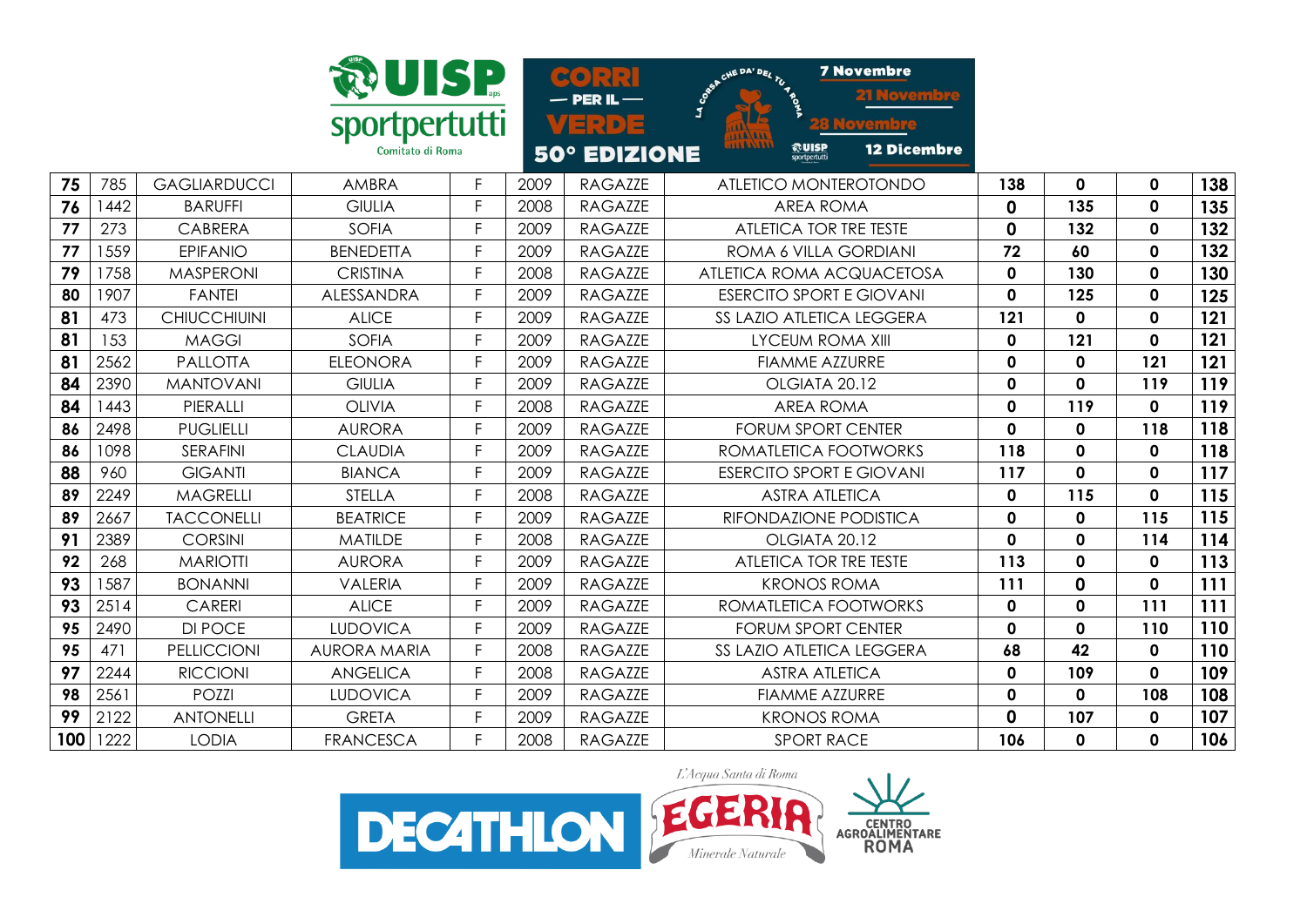|     |      |                     | <b>@UISP</b>                      |    |      | $\sim$<br>$\cdot$ PER IL $-$    | <b>7 Novembre</b><br>CHE DA' DEL TU<br>J                              |              |              |              |     |
|-----|------|---------------------|-----------------------------------|----|------|---------------------------------|-----------------------------------------------------------------------|--------------|--------------|--------------|-----|
|     |      |                     | sportpertutti<br>Comitato di Roma |    |      | [H] D] 다<br><b>50° EDIZIONE</b> | <b>AAAAAAA</b><br><b>@UISP</b><br><b>12 Dicembre</b><br>sportpertutti |              |              |              |     |
| 100 | 2350 | <b>REGOLETTI</b>    | <b>ELISA</b>                      | F  | 2008 | <b>RAGAZZE</b>                  | ROMATLETICA FOOTWORKS                                                 | $\mathbf 0$  | 106          | $\mathbf 0$  | 106 |
| 102 | 2430 | <b>DE ANGELIS</b>   | <b>ILARIA</b>                     | F  | 2008 | <b>RAGAZZE</b>                  | ATLETICA TOR TRE TESTE                                                | $\mathbf 0$  | 105          | $\mathbf 0$  | 105 |
| 103 | 689  | CATALANO            | LAURA                             | F. | 2009 | <b>RAGAZZE</b>                  | <b>ACSI CAMPIDOGLIO PALATINO</b>                                      | 104          | $\mathbf{0}$ | $\mathbf 0$  | 104 |
| 103 | 1805 | <b>ERCOLANI</b>     | <b>MARTINA</b>                    | F  | 2009 | <b>RAGAZZE</b>                  | ATLETICA TOR TRE TESTE                                                | $\mathbf{0}$ | 104          | $\mathbf 0$  | 104 |
| 105 | 1452 | <b>CARBONE</b>      | <b>MARTA</b>                      | F  | 2009 | <b>RAGAZZE</b>                  | ROMATLETICA FOOTWORKS                                                 | 102          | 0            | 0            | 102 |
| 105 | 2315 | <b>RIZZARDINI</b>   | <b>ELEONORA</b>                   | F  | 2008 | <b>RAGAZZE</b>                  | <b>ATLETICA FUTURA ROMA</b>                                           | $\mathbf 0$  | 102          | $\mathbf 0$  | 102 |
| 107 | 2365 | SPERANDEO           | <b>BEATRICE</b>                   | F  | 2009 | <b>RAGAZZE</b>                  | OLGIATA 20.12                                                         | $\mathbf 0$  | $\mathbf{0}$ | 101          | 101 |
| 108 | 1391 | <b>RE</b>           | ALESSANDRA                        | F  | 2009 | <b>RAGAZZE</b>                  | <b>AREA ROMA</b>                                                      | $\mathbf 0$  | 96           | 0            | 96  |
| 109 | 767  | <b>CAFINI</b>       | <b>MARIA CHIARA</b>               | F  | 2008 | <b>RAGAZZE</b>                  | ATLETICO MONTEROTONDO                                                 | 95           | 0            | $\mathbf 0$  | 95  |
| 109 | 2357 | ZAVARELLA           | <b>GRETA</b>                      | F  | 2008 | <b>RAGAZZE</b>                  | <b>ATLETICA VILLA GUGLIELMI</b>                                       | $\mathbf{0}$ | 95           | $\mathbf 0$  | 95  |
| 111 | 262  | <b>CORIGLIANO</b>   | <b>NICOL</b>                      | F  | 2008 | <b>RAGAZZE</b>                  | ATLETICA TOR TRE TESTE                                                | 94           | $\mathbf{0}$ | 0            | 94  |
| 112 | 1755 | <b>CIATTI</b>       | <b>FLAVIA</b>                     | F  | 2008 | <b>RAGAZZE</b>                  | ATLETICA ROMA ACQUACETOSA                                             | $\mathbf 0$  | 93           | $\mathbf 0$  | 93  |
| 113 | 276  | <b>FRANCESCHINI</b> | <b>MARTINA</b>                    | F  | 2009 | <b>RAGAZZE</b>                  | ATLETICA TOR TRE TESTE                                                | 90           | $\Omega$     | $\mathbf{0}$ | 90  |
| 114 | 1996 | <b>LAURENTI</b>     | <b>SOFIA</b>                      | F  | 2008 | <b>RAGAZZE</b>                  | <b>ATLETICA DEI GELSI</b>                                             | $\mathbf{0}$ | 89           | 0            | 89  |
| 114 | 1225 | <b>MARTONE</b>      | <b>CHIARA</b>                     | F  | 2009 | <b>RAGAZZE</b>                  | <b>SPORT RACE</b>                                                     | 89           | $\mathbf 0$  | $\mathbf 0$  | 89  |
| 116 | 284  | <b>MARINI</b>       | <b>TULLIA VIOLA</b>               | F  | 2009 | <b>RAGAZZE</b>                  | ATLETICA TOR TRE TESTE                                                | 88           | 0            | $\mathbf{0}$ | 88  |
| 117 | 277  | <b>CECCARINI</b>    | <b>CAMILLA</b>                    | F  | 2009 | <b>RAGAZZE</b>                  | ATLETICA TOR TRE TESTE                                                | 86           | $\mathbf{0}$ | $\mathbf 0$  | 86  |
| 118 | 1597 | <b>CAPPARONI</b>    | <b>MICHELA</b>                    | F  | 2009 | <b>RAGAZZE</b>                  | <b>AREA ROMA</b>                                                      | 81           | 0            | $\mathbf 0$  | 81  |
| 119 | 1906 | <b>PICCININ</b>     | <b>CHIARA</b>                     | F. | 2009 | <b>RAGAZZE</b>                  | <b>ESERCITO SPORT E GIOVANI</b>                                       | $\mathbf{0}$ | 80           | $\mathbf{0}$ | 80  |
| 120 | 1630 | <b>CRESTACCI</b>    | <b>VIOLA</b>                      | F  | 2008 | <b>RAGAZZE</b>                  | ROMA 6 VILLA GORDIANI                                                 | 79           | $\mathbf{0}$ | 0            | 79  |
| 120 | 1664 | <b>MEDVESCEK</b>    | <b>FRANCESCA</b>                  | F  | 2008 | <b>RAGAZZE</b>                  | <b>LYCEUM ROMA XIII</b>                                               | $\mathbf 0$  | 79           | $\mathbf 0$  | 79  |
| 122 | 961  | <b>VENA</b>         | <b>GIADA</b>                      | F  | 2009 | <b>RAGAZZE</b>                  | <b>ESERCITO SPORT E GIOVANI</b>                                       | 78           | 0            | $\mathbf 0$  | 78  |
| 123 | 2062 | <b>BELLOMO</b>      | <b>VIOLANTE</b>                   | F  | 2009 | <b>RAGAZZE</b>                  | <b>KRONOS ROMA</b>                                                    | 0            | 77           | $\mathbf 0$  | 77  |
| 124 | 505  | <b>BOTTICCHIO</b>   | <b>MARIA SOFIA</b>                | F  | 2008 | <b>RAGAZZE</b>                  | <b>FIAMME AZZURRE</b>                                                 | 76           | 0            | $\mathbf 0$  | 76  |
| 125 | 2163 | <b>GIULIANI</b>     | <b>GLORIA</b>                     | F. | 2008 | <b>RAGAZZE</b>                  | ROMA ROAD RUNNERS                                                     | $\mathbf 0$  | 73           | $\mathbf 0$  | 73  |
| 126 | 2483 | <b>APRIGLIANO</b>   | <b>FLAVIA</b>                     | F. | 2009 | <b>RAGAZZE</b>                  | ATLETICO MONTEROTONDO                                                 | $\mathbf 0$  | 71           | $\mathbf 0$  | 71  |

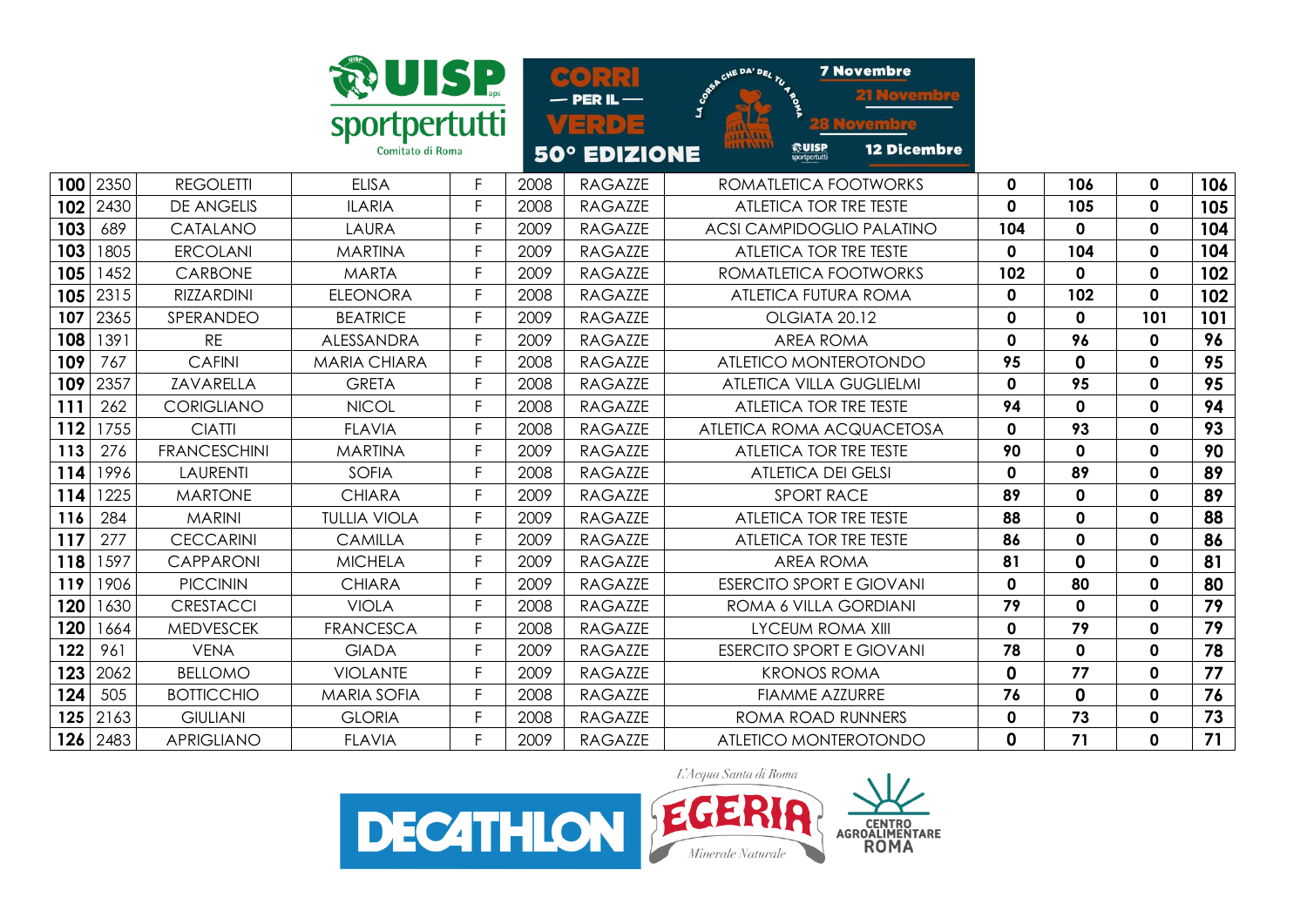|     |      |                    | <b>WUISP</b><br>sportpertutti<br>Comitato di Roma |    |      | $\infty$<br>$PERIL -$<br>크리아크<br><b>50° EDIZIONE</b> | <b>7 Novembre</b><br>CHE DA' DEL TU<br><u>Novembre</u><br>J<br><b>AALAAAA</b><br><b>TIUTITI</b><br>©UISP<br>12 Dicembre<br>sportpertutti |              |              |              |    |
|-----|------|--------------------|---------------------------------------------------|----|------|------------------------------------------------------|------------------------------------------------------------------------------------------------------------------------------------------|--------------|--------------|--------------|----|
| 127 | 2026 | <b>LAPLACA</b>     | <b>ARIANNA</b>                                    | F. | 2008 | <b>RAGAZZE</b>                                       | ROMATLETICA FOOTWORKS                                                                                                                    | 0            | 69           | 0            | 69 |
| 127 | 155  | <b>QUATRINI</b>    | <b>GAIA</b>                                       | E  | 2009 | <b>RAGAZZE</b>                                       | <b>TALENTI RUNNING TEAM</b>                                                                                                              | 69           | $\mathbf{0}$ | $\mathbf{0}$ | 69 |
| 129 | 1642 | DI ROCCO           | <b>GIOVANNA</b>                                   | F  | 2009 | <b>RAGAZZE</b>                                       | AD MAIORA FRASCATI                                                                                                                       | $\mathbf 0$  | 68           | $\mathbf 0$  | 68 |
| 130 | 1802 | <b>CIANCAMERLA</b> | <b>NICOL</b>                                      | F  | 2009 | <b>RAGAZZE</b>                                       | ATLETICA TOR TRE TESTE                                                                                                                   | $\mathbf{0}$ | 67           | $\mathbf 0$  | 67 |
| 130 | 1666 | <b>THIAM</b>       | CODOU                                             | F  | 2008 | <b>RAGAZZE</b>                                       | ATLETICA TOR TRE TESTE                                                                                                                   | 67           | 0            | $\mathbf{0}$ | 67 |
| 132 | 1806 | DE BONIS           | <b>ILARIA</b>                                     | Е  | 2008 | <b>RAGAZZE</b>                                       | <b>TALENTI RUNNING TEAM</b>                                                                                                              | $\mathbf 0$  | 66           | $\mathbf 0$  | 66 |
| 133 | 282  | <b>DI NICOLA</b>   | <b>GIULIA</b>                                     | E  | 2009 | <b>RAGAZZE</b>                                       | ATLETICA TOR TRE TESTE                                                                                                                   | $\mathbf 0$  | 63           | $\mathbf 0$  | 63 |
| 134 | 2481 | <b>MURATORI</b>    | <b>FLAVIA</b>                                     | F. | 2008 | <b>RAGAZZE</b>                                       | ROMA 6 VILLA GORDIANI                                                                                                                    | 0            | 62           | $\mathbf 0$  | 62 |
| 135 | 2105 | CAVALLOTTI         | <b>MARTINA</b>                                    | F  | 2009 | <b>RAGAZZE</b>                                       | <b>KRONOS ROMA</b>                                                                                                                       | $\mathbf{0}$ | 58           | $\mathbf{0}$ | 58 |
| 136 | 1799 | <b>FERRERA</b>     | <b>CHIARA</b>                                     | F. | 2009 | <b>RAGAZZE</b>                                       | ATLETICA TOR TRE TESTE                                                                                                                   | $\mathbf{0}$ | 57           | $\mathbf{0}$ | 57 |
| 137 | 2119 | <b>MINGHETTI</b>   | <b>MARTA</b>                                      | F  | 2009 | <b>RAGAZZE</b>                                       | <b>KRONOS ROMA</b>                                                                                                                       | $\mathbf 0$  | 56           | 0            | 56 |
| 138 | 1837 | <b>BOSCO</b>       | <b>ILARIA</b>                                     | F. | 2009 | <b>RAGAZZE</b>                                       | <b>GRUPPO MILLEPIEDI</b>                                                                                                                 | $\mathbf 0$  | 55           | $\mathbf 0$  | 55 |
| 139 | 1645 | <b>LANZIDEI</b>    | SARA                                              | F  | 2008 | <b>RAGAZZE</b>                                       | <b>GRUPPO MILLEPIEDI</b>                                                                                                                 | 0            | 54           | $\mathbf 0$  | 54 |
| 140 | 1803 | <b>BLASUCCI</b>    | LAVINIA                                           | E  | 2009 | <b>RAGAZZE</b>                                       | ATLETICA TOR TRE TESTE                                                                                                                   | $\mathbf 0$  | 53           | $\mathbf 0$  | 53 |
| 141 | 2339 | <b>TAMBUCCI</b>    | VALENTINA                                         | F  | 2009 | <b>RAGAZZE</b>                                       | ATLETICA TOR TRE TESTE                                                                                                                   | $\mathbf 0$  | 52           | $\mathbf 0$  | 52 |
| 142 | 1804 | <b>CAMBRIA</b>     | <b>EMMA</b>                                       | F  | 2009 | <b>RAGAZZE</b>                                       | ATLETICA TOR TRE TESTE                                                                                                                   | $\mathbf 0$  | 51           | $\mathbf{0}$ | 51 |
| 143 | 289  | <b>COMINI</b>      | <b>GIORGIA</b>                                    | F. | 2009 | <b>RAGAZZE</b>                                       | ATLETICA TOR TRE TESTE                                                                                                                   | $\mathbf 0$  | 50           | $\mathbf 0$  | 50 |
| 144 | 2336 | <b>CASINELLI</b>   | <b>NICOLE</b>                                     | F  | 2008 | <b>RAGAZZE</b>                                       | ATLETICA TOR TRE TESTE                                                                                                                   | 0            | 49           | $\mathbf 0$  | 49 |
| 145 | 2170 | <b>MORGANTI</b>    | <b>FLAVIA</b>                                     | E  | 2008 | <b>RAGAZZE</b>                                       | ROMA ROAD RUNNERS                                                                                                                        | $\mathbf 0$  | 48           | $\mathbf 0$  | 48 |
| 146 | 1860 | <b>MAIER</b>       | <b>ANA MARIA</b>                                  | F  | 2009 | <b>RAGAZZE</b>                                       | SS LAZIO ATLETICA LEGGERA                                                                                                                | $\mathbf{0}$ | 47           | $\mathbf{0}$ | 47 |
| 147 | 2337 | <b>BALOG</b>       | <b>ALEXANDRA</b>                                  | F  | 2009 | <b>RAGAZZE</b>                                       | ATLETICA TOR TRE TESTE                                                                                                                   | 0            | 46           | $\mathbf 0$  | 46 |
| 148 | 2338 | <b>CAPRONI</b>     | <b>ELISA</b>                                      | F  | 2009 | <b>RAGAZZE</b>                                       | ATLETICA TOR TRE TESTE                                                                                                                   | 0            | 45           | 0            | 45 |
| 149 | 253  | <b>DI LERNIA</b>   | <b>GIULIA</b>                                     | Е  | 2008 | <b>RAGAZZE</b>                                       | ATLETICA TOR TRE TESTE                                                                                                                   | $\mathbf{0}$ | 43           | $\mathbf 0$  | 43 |

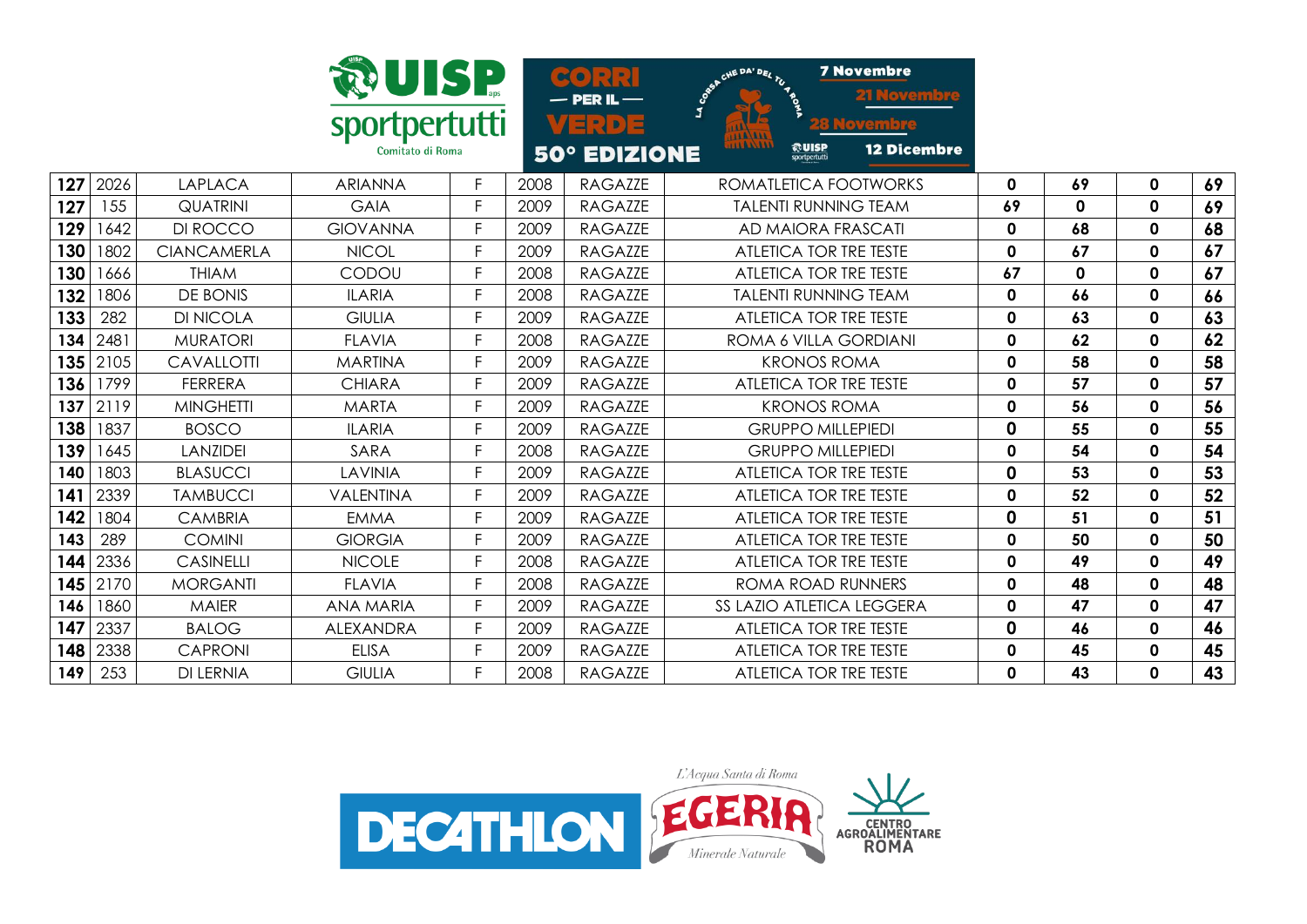

## **CADETTI**

| <b>POS</b>     | <b>PETT</b> | <b>COGNOME</b>     | <b>NOME</b>       | <b>SESSO</b> | <b>ANNO</b> | <b>CATEGORIA</b> | <b>SOCIETA'</b>                  | <b>I TAPPA</b> | <b>II TAPPA</b> | <b>III TAPPA</b> | <b>BEST</b> |
|----------------|-------------|--------------------|-------------------|--------------|-------------|------------------|----------------------------------|----------------|-----------------|------------------|-------------|
|                | 1005        | <b>MICA</b>        | <b>LUCA</b>       | M            | 2007        | <b>CADETTI</b>   | <b>RIFONDAZIONE PODISTICA</b>    | 150            | 150             | 150              | 450         |
| $\mathbf 2$    | 441         | <b>CASINI</b>      | <b>FEDERICO</b>   | M            | 2006        | <b>CADETTI</b>   | ROMA TRIATHLON                   | 149            | 147             | 148              | 444         |
| 3              | 1310        | <b>FRATICELLI</b>  | <b>VALERIO</b>    | M            | 2006        | <b>CADETTI</b>   | <b>SCAVO 2000</b>                | 146            | 145             | 142              | 433         |
| 3              | 445         | LESTI              | <b>TOMMASO</b>    | M            | 2007        | <b>CADETTI</b>   | ROMA TRIATHLON                   | 147            | 143             | 143              | 433         |
| 5              | 1318        | MAZZETTI           | <b>GUGLIELMO</b>  | M            | 2006        | <b>CADETTI</b>   | <b>SCAVO 2000</b>                | 145            | 144             | 141              | 430         |
| 6              | 1003        | <b>GIUGA</b>       | <b>LORENZO</b>    | M            | 2006        | <b>CADETTI</b>   | RIFONDAZIONE PODISTICA           | 142            | 140             | 137              | 419         |
| $\overline{7}$ | 1086        | <b>PORTARO</b>     | <b>ALESSANDRO</b> | M            | 2006        | <b>CADETTI</b>   | ROMATLETICA FOOTWORKS            | 138            | 139             | 139              | 416         |
| 8              | 875         | <b>DI CESARE</b>   | <b>DOMENICO</b>   | M            | 2006        | <b>CADETTI</b>   | <b>ESERCITO SPORT E GIOVANI</b>  | 131            | 137             | 138              | 406         |
| 8              | 443         | <b>MATTIOLI</b>    | ALESSANDRO        | M            | 2006        | <b>CADETTI</b>   | ROMA TRIATHLON                   | 139            | 131             | 136              | 406         |
| 10             | 1203        | <b>DRESTI</b>      | <b>FRANCESCO</b>  | М            | 2007        | <b>CADETTI</b>   | <b>SPORT RACE</b>                | 132            | 133             | 133              | 398         |
| 11             | 542         | <b>CAPOCCIA</b>    | <b>ROCCO</b>      | M            | 2006        | <b>CADETTI</b>   | ATLETICA VILLA GUGLIELMI         | 127            | 123             | 134              | 384         |
| 12             | 496         | <b>GANGEMI</b>     | <b>TOMMASO</b>    | M            | 2007        | <b>CADETTI</b>   | <b>FIAMME AZZURRE</b>            | 124            | 120             | 130              | 374         |
| 12             | 1660        | PELLEGRINO         | <b>MATTEO</b>     | M            | 2007        | <b>CADETTI</b>   | ROMATLETICA FOOTWORKS            | 126            | 116             | 132              | 374         |
| 14             | 557         | <b>BASILE</b>      | ANGELO            | M            | 2006        | <b>CADETTI</b>   | <b>ATLETICA VILLA GUGLIELMI</b>  | 123            | 119             | 129              | 371         |
| 15             | 732         | <b>ROMAGNOLI</b>   | <b>FLAVIO</b>     | M            | 2007        | <b>CADETTI</b>   | <b>ACSI CAMPIDOGLIO PALATINO</b> | 122            | 111             | 128              | 361         |
| 16             | 419         | <b>CORSINI</b>     | <b>VALERIO</b>    | M            | 2007        | <b>CADETTI</b>   | <b>GSBRUN</b>                    | 121            | 105             | 127              | 353         |
| 17             | 112         | <b>ZAGHETTI</b>    | <b>ETTORE</b>     | M            | 2007        | <b>CADETTI</b>   | <b>START UP</b>                  | 115            | 104             | 125              | 344         |
| 18             | 1092        | <b>MECHELLI</b>    | <b>FILIPPO</b>    | M            | 2007        | <b>CADETTI</b>   | ROMATLETICA FOOTWORKS            | 113            | 99              | 126              | 338         |
| 19             | 877         | SANNINO            | <b>EMANUELE</b>   | M            | 2007        | <b>CADETTI</b>   | <b>ESERCITO SPORT E GIOVANI</b>  | 112            | 102             | 122              | 336         |
| 20             | 1309        | COSLOVI            | <b>MATTEO</b>     | M            | 2006        | <b>CADETTI</b>   | <b>SCAVO 2000</b>                | 105            | 96              | 120              | 321         |
| 21             | 1090        | <b>RATTI</b>       | <b>STEFANO</b>    | M            | 2007        | <b>CADETTI</b>   | ROMATLETICA FOOTWORKS            | 109            | 89              | 117              | 315         |
| 22             | 1819        | <b>CICCHINELLI</b> | <b>TOMMASO</b>    | М            | 2006        | <b>CADETTI</b>   | <b>LEONE TRIATHLON</b>           | 0              | 149             | 149              | 298         |

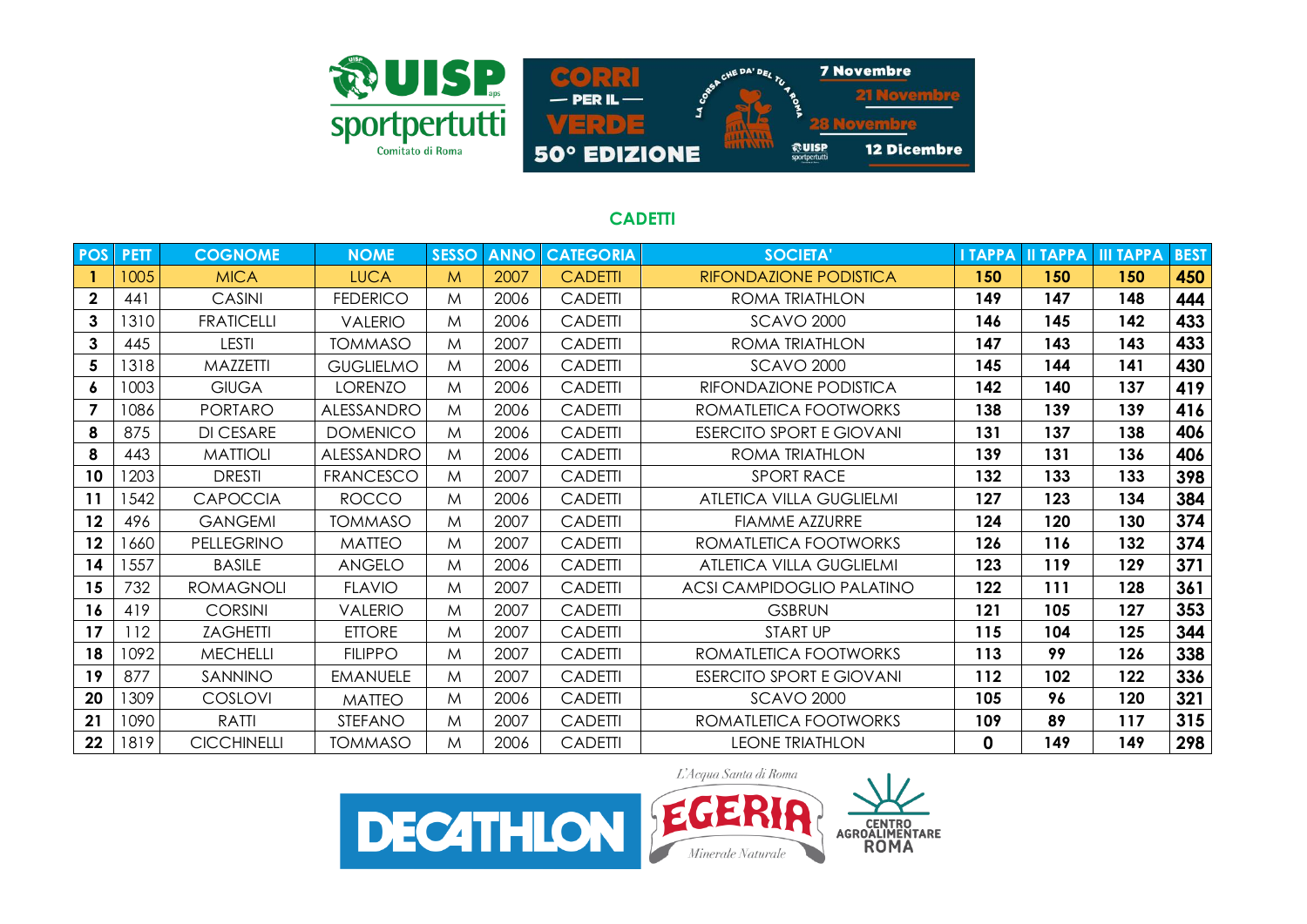

**7 Novembre HE DA' DEI**  $\alpha$ loven  $-$  PER IL  $-$ VERDE pvembre 12 Dicembre **ROUISP** 50° EDIZIONE

| 23 | 879  | DE ZUANE           | <b>MATTIA</b>    | M | 2007 | <b>CADETTI</b> | <b>ESERCITO SPORT E GIOVANI</b>  | 148 | 148          | 0            | 296 |
|----|------|--------------------|------------------|---|------|----------------|----------------------------------|-----|--------------|--------------|-----|
| 24 | 200  | <b>LEONE</b>       | <b>FEDERICO</b>  | M | 2007 | <b>CADETTI</b> | <b>ATLETICA DEI GELSI</b>        | 100 | 80           | 112          | 292 |
| 24 | 8801 | SABBATINI          | <b>DANIELE</b>   | M | 2007 | <b>CADETTI</b> | ROMATLETICA FOOTWORKS            | 101 | 76           | 115          | 292 |
| 26 | 212  | <b>SILVESTRI</b>   | NICOLO'          | M | 2006 | <b>CADETTI</b> | ATLETICA FIANO ROMANO            | 99  | 79           | 114          | 292 |
| 27 | 878  | <b>CAMPIGOTTO</b>  | <b>TOMMASO</b>   | M | 2007 | <b>CADETTI</b> | <b>ESERCITO SPORT E GIOVANI</b>  | 0   | 146          | 144          | 290 |
| 28 | 213  | <b>GIGANTE</b>     | <b>DIEGO</b>     | M | 2007 | <b>CADETTI</b> | ATLETICA FIANO ROMANO            | 96  | 78           | 111          | 285 |
| 28 | 693  | <b>ARCURI</b>      | <b>ANDREA</b>    | M | 2006 | <b>CADETTI</b> | <b>ACSI CAMPIDOGLIO PALATINO</b> | 143 | 142          | 0            | 285 |
| 30 | 820  | <b>PIZZORNI</b>    | <b>DANIELE</b>   | M | 2007 | <b>CADETTI</b> | <b>LEONE TRIATHLON</b>           | 0   | 138          | 145          | 283 |
| 31 | 238  | <b>TAROLLA</b>     | <b>LORIS</b>     | M | 2006 | <b>CADETTI</b> | ATLETICA TOR TRE TESTE           | 140 | 141          | 0            | 281 |
| 32 | 140  | <b>RE</b>          | <b>PAOLO</b>     | M | 2007 | <b>CADETTI</b> | <b>AREA ROMA</b>                 | 144 | 135          | $\mathbf 0$  | 279 |
| 33 | 392  | <b>DE GRANDIS</b>  | <b>LORENZO</b>   | M | 2006 | <b>CADETTI</b> | <b>ATLETICOM</b>                 | 136 | 134          | $\mathbf 0$  | 270 |
| 34 | 781  | <b>PIOTTANTE</b>   | <b>JOSHUA</b>    | M | 2007 | <b>CADETTI</b> | ATLETICO MONTEROTONDO            | 134 | 132          | $\mathbf 0$  | 266 |
| 35 | 442  | <b>FERRONE</b>     | <b>LEONARDO</b>  | M | 2006 | <b>CADETTI</b> | ROMA TRIATHLON                   | 137 | 128          | $\mathbf{0}$ | 265 |
| 36 | 420  | <b>MARVALDI</b>    | <b>MARCO</b>     | M | 2006 | <b>CADETTI</b> | <b>GSBRUN</b>                    | 135 | 127          | 0            | 262 |
| 37 | 715  | <b>CAMERINI</b>    | <b>ZERIHUN</b>   | M | 2007 | <b>CADETTI</b> | <b>ACSI CAMPIDOGLIO PALATINO</b> | 141 | 117          | 0            | 258 |
| 38 | 734  | <b>FRATTA</b>      | <b>MATTIA</b>    | M | 2007 | <b>CADETTI</b> | <b>GRUPPO MILLEPIEDI</b>         | 130 | 0            | 123          | 253 |
| 39 | 548  | <b>MOSCATELLI</b>  | <b>TEODORO</b>   | M | 2007 | <b>CADETTI</b> | AREA ROMA                        | 129 | 124          | 0            | 253 |
| 40 | 421  | <b>ANTENUCCI</b>   | LORENZO          | M | 2006 | <b>CADETTI</b> | <b>GSBRUN</b>                    | 128 | 118          | 0            | 246 |
| 41 | 184  | <b>GIANONCELLI</b> | <b>FILIPPO</b>   | M | 2007 | <b>CADETTI</b> | <b>LEONE TRIATHLON</b>           | 133 | 109          | $\mathbf{0}$ | 242 |
| 42 | 330  | <b>STINGONE</b>    | <b>FRANCESCO</b> | M | 2007 | <b>CADETTI</b> | <b>SCAVO 2000</b>                | 111 | $\mathbf{0}$ | 119          | 230 |
| 43 | 124  | <b>RUGGIERO</b>    | <b>GIACOMO</b>   | M | 2006 | <b>CADETTI</b> | <b>START UP</b>                  | 119 | 107          | $\mathbf{0}$ | 226 |
| 44 | 2203 | <b>GATTI</b>       | <b>FLAVIO</b>    | M | 2006 | <b>CADETTI</b> | <b>SCAVO 2000</b>                | 0   | 100          | 124          | 224 |
| 44 | 723  | <b>RICCI</b>       | <b>DAVIDE</b>    | M | 2006 | <b>CADETTI</b> | <b>ACSI CAMPIDOGLIO PALATINO</b> | 116 | 108          | $\mathbf{0}$ | 224 |
| 46 | 246  | COCCO              | <b>SIMONE</b>    | M | 2007 | <b>CADETTI</b> | ATLETICA TOR TRE TESTE           | 120 | 103          | 0            | 223 |
| 47 | 714  | <b>BONVINO</b>     | <b>STEFANO</b>   | M | 2007 | <b>CADETTI</b> | <b>ACSI CAMPIDOGLIO PALATINO</b> | 114 | 106          | $\mathbf 0$  | 220 |
| 48 | 1091 | <b>TOMASELLI</b>   | <b>MARCO</b>     | M | 2007 | <b>CADETTI</b> | ROMATLETICA FOOTWORKS            | 0   | 97           | 121          | 218 |

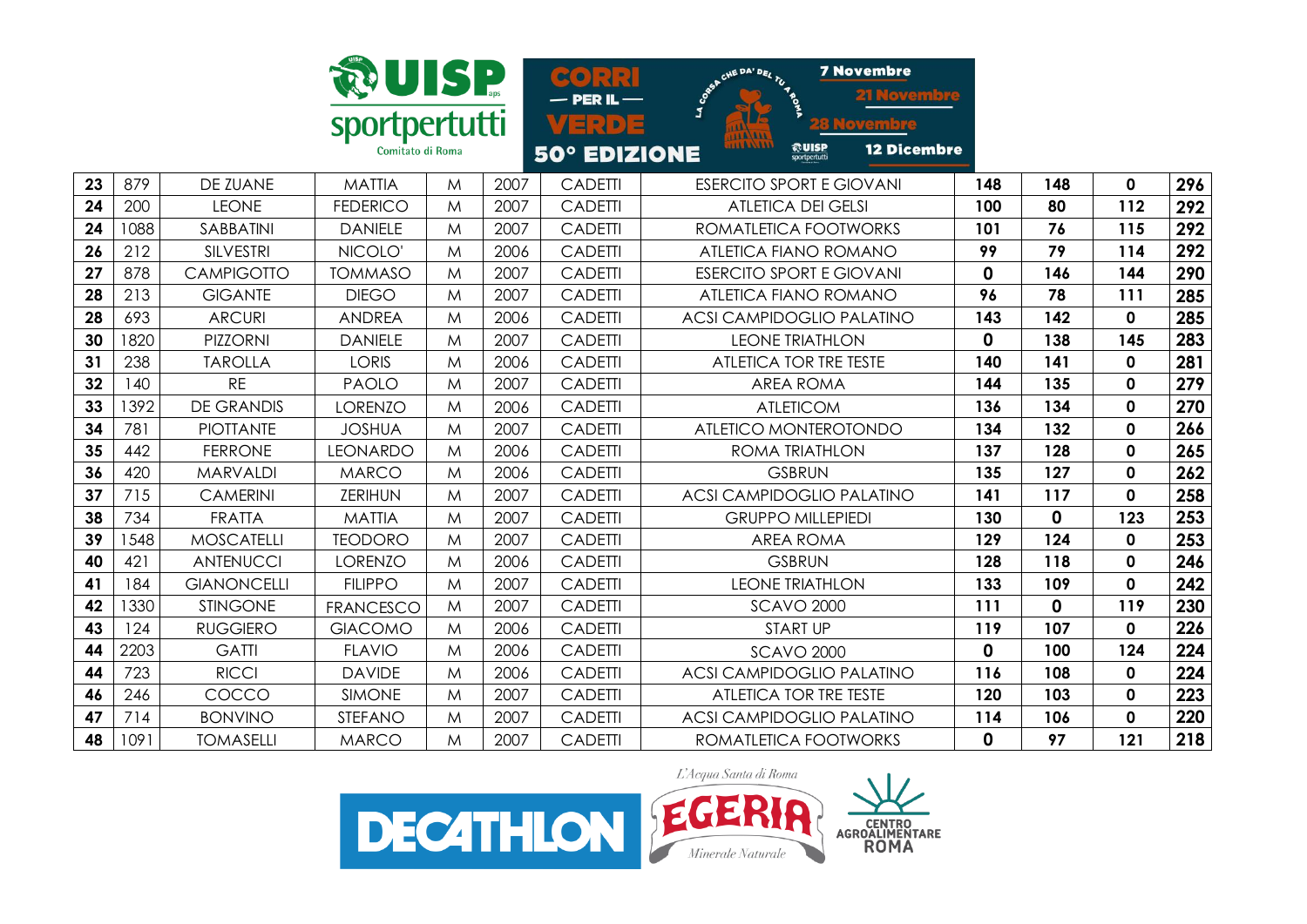

**7 Novembre**  $\alpha$   $\alpha$   $\alpha$  $-$  PER IL  $-$ VERDE <u>tovembre</u> **@UISP 12 Dicembre 50° EDIZIONE** sportpertutti

| 49 | 41   | <b>PORFIRIO</b>         | <b>DANIELE</b>  | M | 2007 | <b>CADETTI</b> | PODISTICA SOLIDARIETA'          | 104 | 110          | 0            | 214 |
|----|------|-------------------------|-----------------|---|------|----------------|---------------------------------|-----|--------------|--------------|-----|
| 50 | 2022 | SANTINI                 | <b>MASSIMO</b>  | M | 2007 | <b>CADETTI</b> | ROMATLETICA FOOTWORKS           | 0   | 87           | 116          | 203 |
| 51 | 2020 | <b>PONTREMOLESI</b>     | <b>MATTEO</b>   | M | 2007 | <b>CADETTI</b> | ROMATLETICA FOOTWORKS           | 0   | 84           | 118          | 202 |
| 52 | 467  | <b>MERCIERI</b>         | <b>LUCA</b>     | M | 2006 | <b>CADETTI</b> | SS LAZIO ATLETICA LEGGERA       | 108 | 92           | 0            | 200 |
| 53 | 498  | <b>BUCCI</b>            | <b>EDOARDO</b>  | M | 2007 | <b>CADETTI</b> | <b>FIAMME AZZURRE</b>           | 88  | $\mathbf 0$  | 108          | 196 |
| 54 | 244  | <b>ORTOLAN</b>          | <b>EMANUELE</b> | M | 2006 | <b>CADETTI</b> | ATLETICA TOR TRE TESTE          | 103 | 91           | 0            | 194 |
| 55 | 720  | SCHILARDI               | <b>JACOPO</b>   | M | 2007 | <b>CADETTI</b> | ACSI CAMPIDOGLIO PALATINO       | 97  | 86           | $\mathbf{0}$ | 183 |
| 56 | 719  | <b>PEDONI</b>           | <b>ANDREA</b>   | M | 2007 | <b>CADETTI</b> | ACSI CAMPIDOGLIO PALATINO       | 94  | 85           | 0            | 179 |
| 57 | 239  | <b>MOSTI</b>            | LORENZO         | M | 2006 | <b>CADETTI</b> | ATLETICA TOR TRE TESTE          | 98  | 72           | 0            | 170 |
| 58 | 600  | <b>FRANCIA</b>          | <b>MATTEO</b>   | M | 2007 | <b>CADETTI</b> | <b>OUTDOOR TRAINING SPORT</b>   | 89  | 77           | 0            | 166 |
| 58 | 241  | <b>MACALE</b>           | ALESSANDRO      | M | 2006 | <b>CADETTI</b> | ATLETICA TOR TRE TESTE          | 85  | 81           | 0            | 166 |
| 60 | 586  | TAMAGNINI               | <b>MICHELE</b>  | M | 2007 | <b>CADETTI</b> | <b>OUTDOOR TRAINING SPORT</b>   | 91  | 75           | 0            | 166 |
| 61 | 246  | SECCARONI               | <b>SIMONE</b>   | M | 2007 | <b>CADETTI</b> | <b>SPORT RACE</b>               | 90  | 74           | 0            | 164 |
| 62 | 876  | <b>LUCIANI</b>          | <b>ANTONIO</b>  | M | 2007 | <b>CADETTI</b> | <b>ESERCITO SPORT E GIOVANI</b> | 86  | 68           | $\mathbf 0$  | 154 |
| 63 | 2584 | <b>TOCCI</b>            | <b>ANDREA</b>   | M | 2006 | <b>CADETTI</b> | RUNNERS CIAMPINO                | 0   | $\mathbf{0}$ | 147          | 147 |
| 64 | 2547 | <b>DELLA FIORENTINA</b> | <b>CHRIS</b>    | M | 2006 | <b>CADETTI</b> | <b>ESERCITO SPORT E GIOVANI</b> | 0   | $\mathbf{0}$ | 146          | 146 |
| 65 | 2574 | <b>PANDOLFI</b>         | <b>LUCA</b>     | M | 2006 | <b>CADETTI</b> | ATLETICA 90 TARQUINIA           | 0   | 0            | 140          | 140 |



 2247 IACOBINI VALERIO M 2007 CADETTI ASTRA ATLETICA **0 136 0 136** 2583 MASALA DAMIANO M 2007 CADETTI RUNNERS CIAMPINO **0 0 135 135** 2549 MONTELEONE VALERIO M 2006 CADETTI ESERCITO SPORT E GIOVANI **0 0 131 131**  1886 DE CAROLIS MARCO M 2006 CADETTI SS LAZIO ATLETICA LEGGERA **0 130 0 130** 2217 COLUCCI ALBERTO M 2006 CADETTI GSBRUN **0 129 0 129** | 1432 | POPA MDLATE | CRISTIAN | M | 2006 | CADETTI | AREA ROMA | **0** | **126** | **0** | **126**  2420 FRARINA JONATHAN M 2006 CADETTI SPORT RACE **0 125 0 125** 721 SCUOTTO MARCO M 2006 CADETTI ACSI CAMPIDOGLIO PALATINO **125 0 0 125** 2246 ROMIO GIORGIO M 2007 CADETTI ASTRA ATLETICA **0 122 0 122**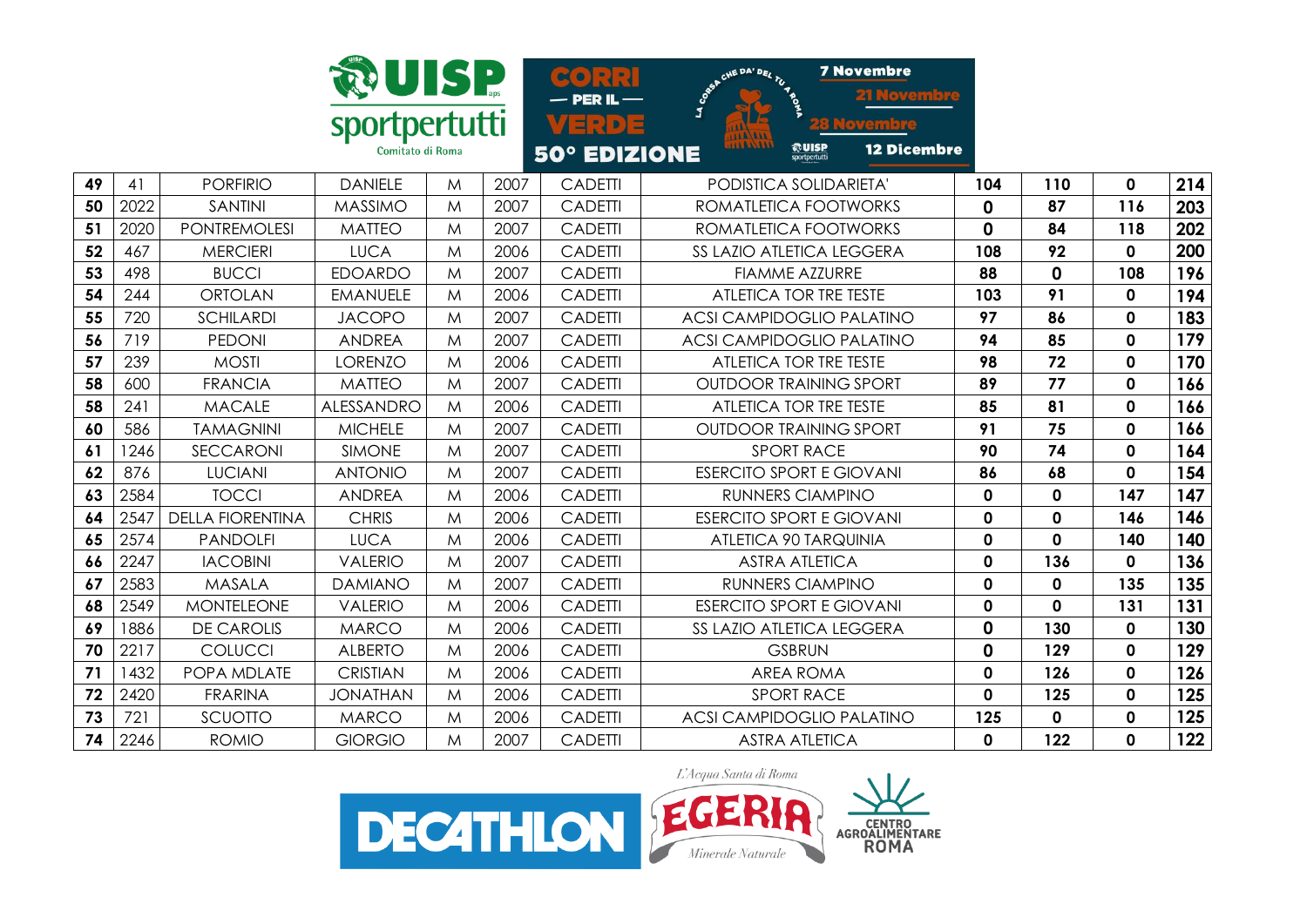

**7 Novembre** HE DA' DE  $(\alpha)$ loven  $-$  PER IL  $-$ VERDE pvembre **ROUISP 12 Dicembre** 50° EDIZIONE

| 75  | 489  | <b>PERINA</b>      | <b>ANDREA</b>     | M | 2006 | <b>CADETTI</b> | <b>ROMA TRIATHLON</b>            | 0   | 121         | $\mathbf{0}$ | 121 |
|-----|------|--------------------|-------------------|---|------|----------------|----------------------------------|-----|-------------|--------------|-----|
| 76  | 716  | <b>CONTALDI</b>    | <b>ETTORE</b>     | M | 2006 | <b>CADETTI</b> | <b>ACSI CAMPIDOGLIO PALATINO</b> | 118 | 0           | $\mathbf 0$  | 118 |
| 77  | 1087 | <b>DE SANTIS</b>   | <b>TOMMASO</b>    | M | 2006 | <b>CADETTI</b> | ROMATLETICA FOOTWORKS            | 117 | 0           | $\mathbf 0$  | 117 |
| 78  | 2306 | <b>FABRI</b>       | <b>DIEGO</b>      | M | 2007 | <b>CADETTI</b> | ROMA 6 VILLA GORDIANI            | 0   | 115         | $\mathbf 0$  | 115 |
| 79  | 2019 | <b>OTTAVIANI</b>   | <b>DANIELE</b>    | M | 2007 | <b>CADETTI</b> | ROMATLETICA FOOTWORKS            | 0   | 114         | $\mathbf 0$  | 114 |
| 80  | 2560 | <b>SIMONELLA</b>   | <b>MATTEO</b>     | M | 2007 | <b>CADETTI</b> | <b>FIAMME AZZURRE</b>            | 0   | $\mathbf 0$ | 113          | 113 |
| 80  | 1753 | VALLI              | <b>RICCARDO</b>   | M | 2007 | <b>CADETTI</b> | ATLETICA ROMA ACQUACETOSA        | 0   | 113         | $\mathbf{0}$ | 113 |
| 82  | 1861 | <b>SCOZZARELLA</b> | <b>MATTEO</b>     | M | 2007 | <b>CADETTI</b> | RIFONDAZIONE PODISTICA           | 0   | 112         | $\mathbf{0}$ | 112 |
| 83  | 2510 | <b>MATTIA</b>      | <b>EMANUELE</b>   | M | 2006 | <b>CADETTI</b> | ROMATLETICA FOOTWORKS            | 0   | 0           | 110          | 110 |
| 84  | 772  | <b>SCARMATO</b>    | <b>MATTEO</b>     | M | 2007 | <b>CADETTI</b> | ATLETICO MONTEROTONDO            | 110 | 0           | $\mathbf{0}$ | 110 |
| 85  | 2358 | PETRELLI           | <b>ALESSANDRO</b> | M | 2007 | <b>CADETII</b> | OLGIATA 20.12                    | 0   | $\mathbf 0$ | 109          | 109 |
| 86  | 141  | COLI               | <b>VALERIO</b>    | M | 2007 | <b>CADETTI</b> | <b>AREA ROMA</b>                 | 107 | $\mathbf 0$ | $\mathbf{0}$ | 107 |
| 87  | 2665 | <b>VELCANI</b>     | <b>ALEKSANDER</b> | M | 2007 | <b>CADETTI</b> | <b>GRUPPO MILLEPIEDI</b>         | 0   | $\mathbf 0$ | 107          | 107 |
| 88  | 1093 | <b>DE MARCHIS</b>  | <b>DAMIANO</b>    | M | 2007 | <b>CADETII</b> | ROMATLETICA FOOTWORKS            | 106 | 0           | $\mathbf 0$  | 106 |
| 89  | 1215 | <b>GENTILE</b>     | <b>GIACOMO</b>    | M | 2007 | <b>CADETTI</b> | <b>SPORT RACE</b>                | 102 | 0           | $\mathbf{0}$ | 102 |
| 90  | 2018 | MAZZILLI           | <b>VALERIO</b>    | M | 2007 | <b>CADETTI</b> | ROMATLETICA FOOTWORKS            | 0   | 101         | $\mathbf 0$  | 101 |
| 91  | 1857 | FAZI               | <b>MICHELE</b>    | M | 2006 | <b>CADETII</b> | SS LAZIO ATLETICA LEGGERA        | 0   | 98          | $\mathbf 0$  | 98  |
| 92  | 2335 | <b>BIANCHINI</b>   | <b>CHRISTIAN</b>  | M | 2006 | <b>CADETTI</b> | <b>ATLETICA TOR TRE TESTE</b>    | 0   | 95          | $\mathbf 0$  | 95  |
| 93  | 1195 | <b>CECCHINELLI</b> | <b>FEDERICO</b>   | M | 2007 | <b>CADETTI</b> | <b>SPORT RACE</b>                | 95  | 0           | $\mathbf 0$  | 95  |
| 94  | 245  | <b>PASSERI</b>     | <b>RICCARDO</b>   | M | 2007 | <b>CADETTI</b> | <b>ATLETICA TOR TRE TESTE</b>    | 0   | 94          | $\mathbf 0$  | 94  |
| 95  | 1196 | <b>CHIATTI</b>     | <b>FEDERICO</b>   | M | 2007 | <b>CADETTI</b> | <b>SPORT RACE</b>                | 93  | 0           | $\mathbf{0}$ | 93  |
| 96  | 1743 | LIMITI             | ALESSANDRO        | M | 2006 | <b>CADETTI</b> | <b>ACSI CAMPIDOGLIO PALATINO</b> | 0   | 93          | $\mathbf 0$  | 93  |
| 97  | 497  | <b>COTZA</b>       | <b>GABRIELE</b>   | M | 2007 | <b>CADETTI</b> | <b>FIAMME AZZURRE</b>            | 92  | 0           | $\mathbf 0$  | 92  |
| 98  | 2428 | DI MARCO           | ALESSANDRO        | M | 2007 | <b>CADETTI</b> | <b>ATLETICA TOR TRE TESTE</b>    | 0   | 90          | $\mathbf 0$  | 90  |
| 99  | 2143 | <b>BONOLA</b>      | ALESSANDRO        | M | 2006 | <b>CADETTI</b> | ROMA ROAD RUNNERS                | 0   | 88          | $\mathbf 0$  | 88  |
| 100 | 1185 | <b>SINISI</b>      | <b>ANDREA</b>     | M | 2006 | <b>CADETTI</b> | ROMATLETICA FOOTWORKS            | 87  | 0           | 0            | 87  |
|     |      |                    |                   |   |      |                |                                  |     |             |              |     |

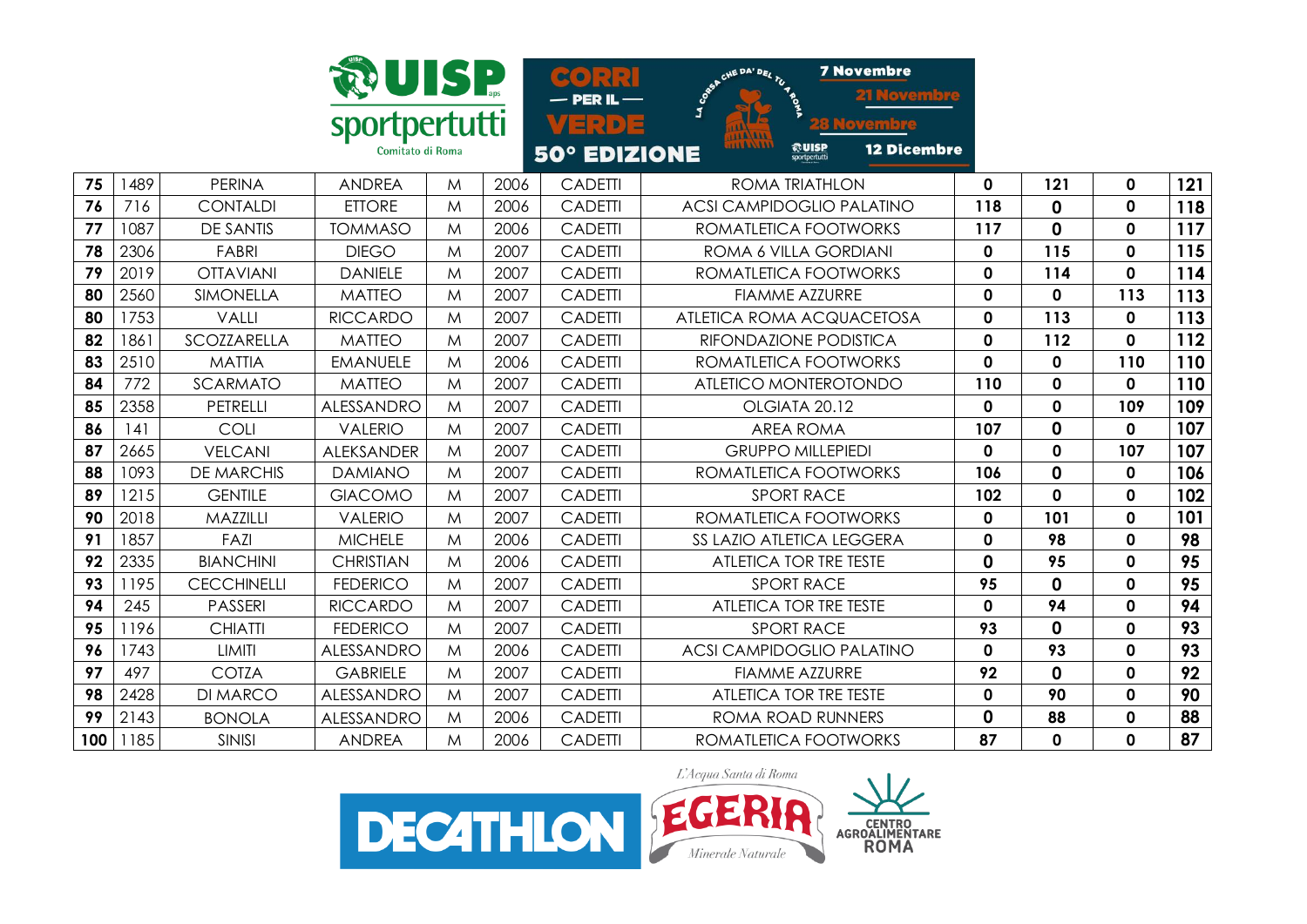|                  |      |                   | <b>RUISP</b><br>sportpertutti<br>Comitato di Roma |   |      | 30 R.N<br>$-$ PER IL $-$<br>VERDE<br><b>50° EDIZIONE</b> | <b>7 Novembre</b><br>CHE DA' DEL TU<br><b>21 Novembre</b><br>ં<br>t8 Novembre<br><b>Alland</b><br><b>HALAA AAA</b><br>$\frac{1}{\sqrt{2}}$ UISP<br><b>12 Dicembre</b> |    |             |              |    |
|------------------|------|-------------------|---------------------------------------------------|---|------|----------------------------------------------------------|-----------------------------------------------------------------------------------------------------------------------------------------------------------------------|----|-------------|--------------|----|
| 101              | 249  | <b>CONGIONTI</b>  | <b>GABRIELE</b>                                   | M | 2007 | <b>CADETTI</b>                                           | ATLETICA TOR TRE TESTE                                                                                                                                                | 84 | 0           | 0            | 84 |
| 102              | 606  | <b>AMBROSIO</b>   | <b>RUSLAN</b>                                     | M | 2007 | <b>CADETTI</b>                                           | <b>RUNNER TRAINER</b>                                                                                                                                                 | 0  | 83          | 0            | 83 |
| 102              | l 11 | <b>MARTELLINI</b> | <b>FILIPPO</b>                                    | M | 2006 | <b>CADETTI</b>                                           | <b>START UP</b>                                                                                                                                                       | 83 | $\mathbf 0$ | $\mathbf{0}$ | 83 |
| 104              | 2425 | CALVARESE         | <b>FRANCESCO</b>                                  | M | 2006 | <b>CADETTI</b>                                           | ROMA 6 VILLA GORDIANI                                                                                                                                                 | 0  | 82          | 0            | 82 |
| 105              | 122  | <b>PERROTTA</b>   | <b>TIZIANO</b>                                    | M | 2007 | <b>CADETTI</b>                                           | START UP                                                                                                                                                              | 82 | 0           | $\mathbf 0$  | 82 |
| 106              | 1255 | <b>VACCARO</b>    | <b>DIEGO</b>                                      | M | 2007 | <b>CADETTI</b>                                           | SPORTRACE                                                                                                                                                             | 0  | 73          | 0            | 73 |
| 107              | 2257 | ZANELLI           | <b>FLAVIO</b>                                     | M | 2007 | <b>CADETTI</b>                                           | <b>ASTRA ATLETICA</b>                                                                                                                                                 | 0  | 71          | 0            | 71 |
| 108              | 2254 | <b>RAMINI</b>     | <b>GIULIO</b>                                     | M | 2007 | <b>CADETTI</b>                                           | <b>ASTRA ATLETICA</b>                                                                                                                                                 | 0  | 70          | 0            | 70 |
| 109              | 2248 | <b>BASILI</b>     | ANDREA                                            | M | 2006 | <b>CADETTI</b>                                           | <b>ASTRA ATLETICA</b>                                                                                                                                                 | 0  | 69          | $\mathbf{0}$ | 69 |
| 110 <sub>1</sub> | 2141 | ANASTASIO         | <b>ALESSANDRO</b>                                 | M | 2007 | <b>CADETTI</b>                                           | ROMA ROAD RUNNERS                                                                                                                                                     | 0  | 67          | 0            | 67 |

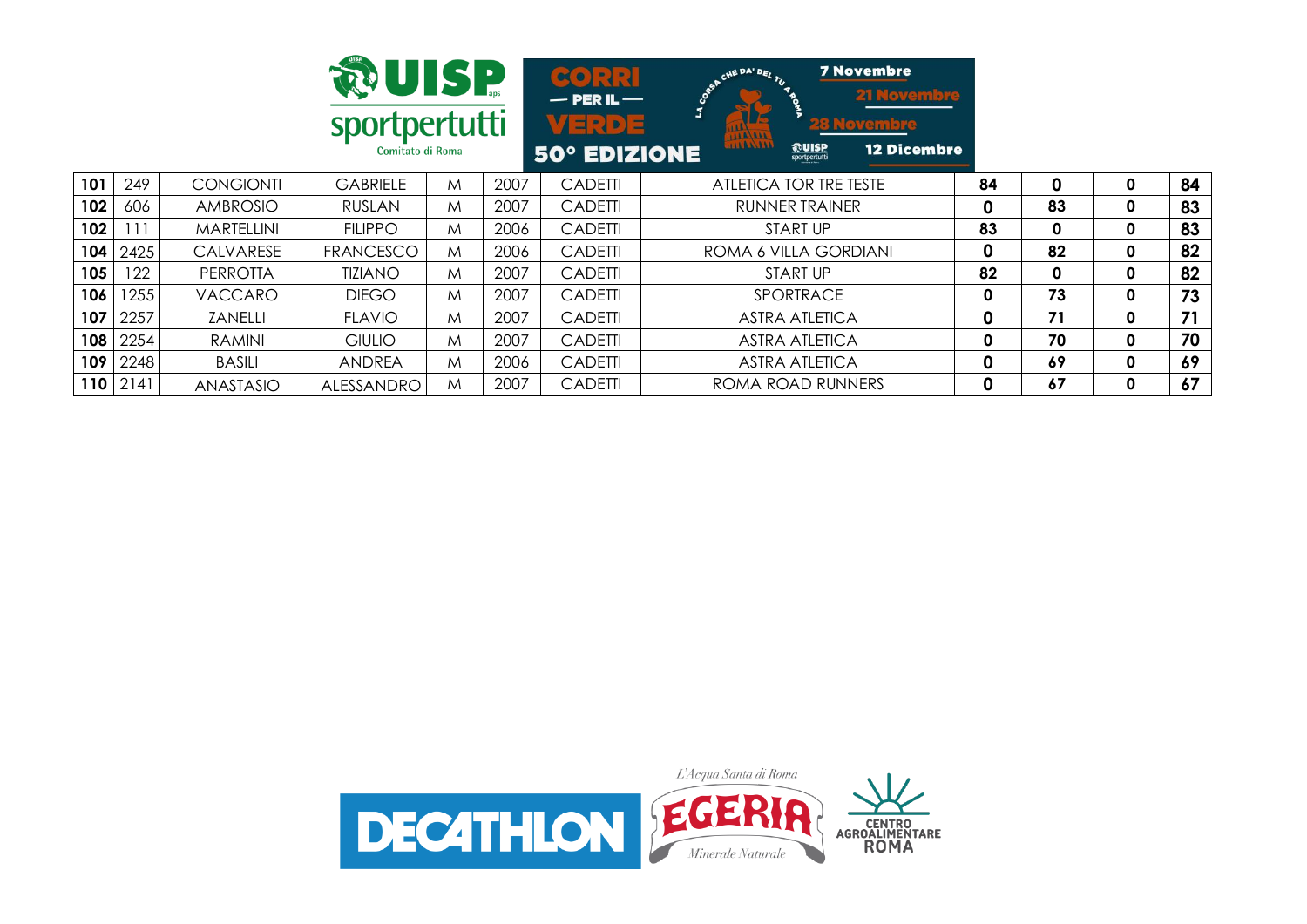

### **CADETTE**

|                |      | <b>COGNOME</b>       | <b>NOME</b>       |    |      | <b>ATEGORI</b> | <b>SOCIETA</b>                   |          |          |     |     |
|----------------|------|----------------------|-------------------|----|------|----------------|----------------------------------|----------|----------|-----|-----|
|                | 775  | <b>CECCON COBIAN</b> | <b>TERESA</b>     | F. | 2007 | <b>CADETTE</b> | ATLETICO MONTEROTONDO            | 149      | 149      | 150 | 448 |
|                | 185  | <b>MASSARI</b>       | <b>ALESSIA</b>    | F. | 2007 | <b>CADETTE</b> | <b>LEONE TRIATHLON</b>           | 150      | 148      | 150 | 448 |
|                | 196  | <b>MAUGINI</b>       | <b>DANIELA</b>    | F. | 2007 | <b>CADETTE</b> | <b>ATLETICA DEI GELSI</b>        | 148      | 150      | 150 | 448 |
| 4              | 444  | <b>ADAMINI</b>       | <b>ELISA</b>      | F. | 2006 | <b>CADETTE</b> | AREA ROMA                        | 147      | 147      | 150 | 444 |
| 5              | 753  | <b>CAVICCHIA</b>     | <b>MARTA</b>      | F. | 2006 | <b>CADETTE</b> | <b>GRUPPO MILLEPIEDI</b>         | 146      | 140      | 150 | 436 |
| 6              | 195  | <b>MASINI</b>        | <b>VIOLA</b>      | F. | 2007 | <b>CADETTE</b> | <b>ATLETICA DEI GELSI</b>        | 145      | 144      | 142 | 431 |
|                | 422  | <b>VONELLA</b>       | <b>SOFIA</b>      | F. | 2007 | <b>CADETTE</b> | <b>GSBRUN</b>                    | 143      | 139      | 144 | 426 |
| $\overline{7}$ | 500  | <b>ZARATTI</b>       | <b>MATILDE</b>    | F. | 2007 | <b>CADETTE</b> | FIAMME AZZURRE                   | 144      | 141      | 141 | 426 |
| 9              | 729  | <b>BASSOLETTI</b>    | <b>MIRIANA</b>    | F. | 2007 | <b>CADETTE</b> | ACSI CAMPIDOGLIO PALATINO        | 138      | 137      | 138 | 413 |
| 10             | 1080 | COSTANZO             | <b>CHIARA</b>     | F  | 2006 | <b>CADETTE</b> | ROMATLETICA FOOTWORKS            | 140      | 135      | 131 | 406 |
| 11             | 1001 | <b>NULLI</b>         | <b>ALICE</b>      | E. | 2006 | <b>CADETTE</b> | RIFONDAZIONE PODISTICA           | 127      | 127      | 133 | 387 |
| 12             | 486  | <b>CIMINI</b>        | <b>FLAMINIA</b>   | F. | 2007 | <b>CADETTE</b> | <b>SS LAZIO ATLETICA LEGGERA</b> | 122      | 118      | 129 | 369 |
| 13             | 1085 | <b>BULDRINI</b>      | <b>VITTORIA</b>   | E. | 2007 | CADETTE        | ROMATLETICA FOOTWORKS            | 131      | 106      | 125 | 362 |
| 14             | 1695 | <b>CARBONOLI</b>     | <b>BEATRICE</b>   | F. | 2006 | <b>CADETTE</b> | <b>SPORT RACE</b>                | 0        | 142      | 150 | 292 |
| 15             | 1417 | <b>DEL PRETE</b>     | <b>RACHELE</b>    |    | 2006 | <b>CADETTE</b> | <b>CRONO SPORT</b>               | 136      | 143      | 0   | 279 |
| 16             | 1083 | <b>FERRO</b>         | <b>FRANCESCA</b>  |    | 2007 | <b>CADETTE</b> | ROMATLETICA FOOTWORKS            | 141      | $\Omega$ | 136 | 277 |
| 17             | 2216 | <b>FORNARI</b>       | VALENTINA         |    | 2006 | <b>CADETTE</b> | <b>GSBRUN</b>                    | 0        | 133      | 137 | 270 |
| 18             | 1694 | CARRERA SOLABARRIETA | <b>AINARA</b>     | F. | 2007 | <b>CADETTE</b> | <b>SPORT RACE</b>                | 0        | 129      | 140 | 269 |
| 19             | 1081 | <b>TROVARELLI</b>    | <b>SOFIA</b>      | F. | 2006 | <b>CADETTE</b> | ROMATLETICA FOOTWORKS            | 139      | 128      | 0   | 267 |
| 20             | 1084 | SANTARELLI           | <b>CHIARA</b>     | F. | 2007 | <b>CADETTE</b> | ROMATLETICA FOOTWORKS            | 134      | 132      | 0   | 266 |
| 21             | 1710 | <b>ROLLO</b>         | <b>MATILDE</b>    | F. | 2007 | <b>CADETTE</b> | <b>SPORT RACE</b>                | $\Omega$ | 124      | 139 | 263 |
| 21             | 444  | <b>TIBERI</b>        | <b>BLUE</b>       | F. | 2006 | <b>CADETTE</b> | ROMA TRIATHLON                   | 133      | 0        | 130 | 263 |
| 23             | 1858 | ENA                  | <b>MARGHERITA</b> |    | 2007 | <b>CADETTE</b> | <b>SS LAZIO ATLETICA LEGGERA</b> | $\Omega$ | 130      | 132 | 262 |





loven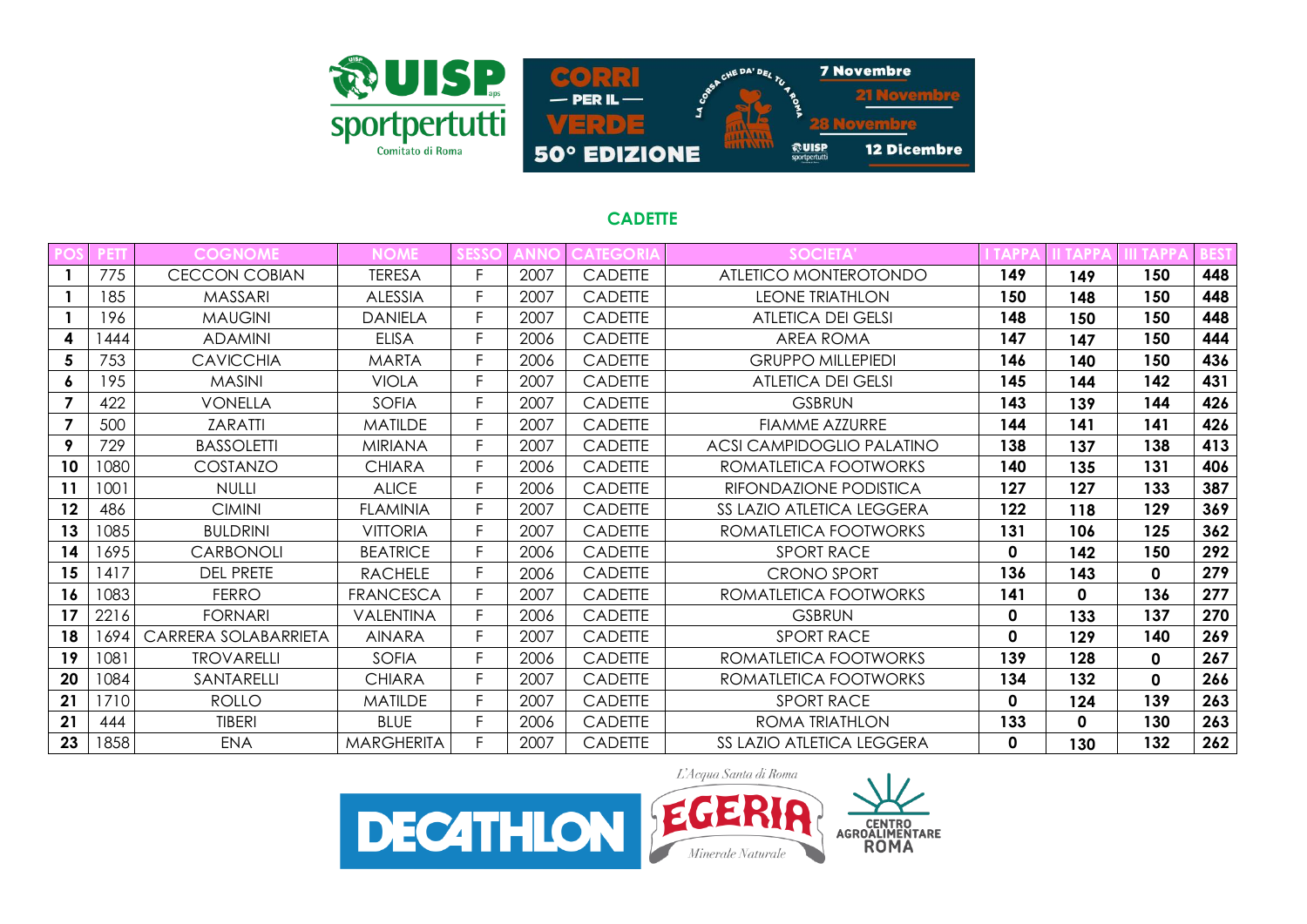|    |      |                    | <b>DUISP</b>                      |    |      | $\sim$ $\sim$<br>$-$ PER IL $-$ | <b>7 Novembre</b><br>CHE DA' DEL TU 4 PO     |              |              |              |     |
|----|------|--------------------|-----------------------------------|----|------|---------------------------------|----------------------------------------------|--------------|--------------|--------------|-----|
|    |      |                    | sportpertutti<br>Comitato di Roma |    |      | ソヨシワコ<br>50° EDIZIONE           | ©UISP<br><b>12 Dicembre</b><br>sportpertutti |              |              |              |     |
| 24 | 250  | <b>ROSSI</b>       | <b>MATILDE</b>                    | F  | 2007 | <b>CADETTE</b>                  | ATLETICA TOR TRE TESTE                       | 137          | 123          | $\mathbf 0$  | 260 |
| 25 | 243  | <b>TOZZI</b>       | <b>FLAVIA</b>                     | E  | 2006 | CADETTE                         | ATLETICA TOR TRE TESTE                       | 135          | 121          | $\mathbf 0$  | 256 |
| 26 | 724  | <b>TOMBARI</b>     | <b>LIVIA</b>                      | F. | 2006 | <b>CADETTE</b>                  | <b>ACSI CAMPIDOGLIO PALATINO</b>             | 128          | 122          | 0            | 250 |
| 27 | 1002 | <b>MARTINI</b>     | <b>NICOLE</b>                     | F  | 2006 | <b>CADETTE</b>                  | RIFONDAZIONE PODISTICA                       | 121          | 0            | 128          | 249 |
| 28 | 248  | <b>MICHIORRI</b>   | <b>VIOLA</b>                      | F. | 2007 | <b>CADETTE</b>                  | ATLETICA TOR TRE TESTE                       | 132          | 115          | 0            | 247 |
| 29 | 1004 | <b>TACCONELLI</b>  | <b>ALESSIA</b>                    | F. | 2006 | <b>CADETTE</b>                  | RIFONDAZIONE PODISTICA                       | 115          | $\mathbf 0$  | 126          | 241 |
| 30 | 469  | <b>MEARELLI</b>    | <b>ELEONORA</b>                   | F. | 2006 | <b>CADETTE</b>                  | SS LAZIO ATLETICA LEGGERA                    | 123          | 116          | 0            | 239 |
| 31 | 1688 | <b>LEONARDI</b>    | <b>ISABEL</b>                     | F. | 2007 | <b>CADETTE</b>                  | <b>SPORT RACE</b>                            | $\mathbf 0$  | 110          | 127          | 237 |
| 31 | 717  | <b>DAVALOS</b>     | <b>GIORGIA</b>                    | E  | 2007 | <b>CADETTE</b>                  | <b>ACSI CAMPIDOGLIO PALATINO</b>             | 120          | 117          | 0            | 237 |
| 33 | 1306 | <b>BOVIENZO</b>    | <b>BEATRICE</b>                   | E. | 2007 | CADETTE                         | <b>SCAVO 2000</b>                            | 125          | 111          | 0            | 236 |
| 34 | 1082 | SPADONI            | <b>GIADA</b>                      | E  | 2006 | <b>CADETTE</b>                  | ROMATLETICA FOOTWORKS                        | 119          | 114          | $\mathbf 0$  | 233 |
| 35 | 1717 | <b>VALENTINI</b>   | <b>GIULIA</b>                     | F  | 2006 | <b>CADETTE</b>                  | <b>SPORT RACE</b>                            | $\mathbf 0$  | 108          | 124          | 232 |
| 36 | 161  | <b>ANGIONE</b>     | <b>FRANCESCA</b>                  | E. | 2007 | <b>CADETTE</b>                  | <b>TALENTI RUNNING TEAM</b>                  | 118          | 107          | 0            | 225 |
| 37 | 2021 | RAMEZZANALIPOUR    | LETIZIA                           | F. | 2007 | <b>CADETTE</b>                  | ROMATLETICA FOOTWORKS                        | $\mathbf{0}$ | 99           | 122          | 221 |
| 38 | 236  | <b>GRASSO</b>      | <b>GIULIA</b>                     | F  | 2006 | CADETTE                         | ATLETICA TOR TRE TESTE                       | 112          | 105          | $\mathbf 0$  | 217 |
| 39 | 160  | <b>LUCIANI</b>     | SARA                              | F  | 2007 | <b>CADETTE</b>                  | <b>TALENTI RUNNING TEAM</b>                  | 110          | 101          | 0            | 211 |
| 40 | 1752 | <b>SCIMIA</b>      | <b>VALERIA</b>                    | F. | 2007 | CADETTE                         | ATLETICA ROMA ACQUACETOSA                    | $\mathbf 0$  | 146          | 0            | 146 |
| 41 | 1566 | <b>QUARESIMA</b>   | <b>ELENA</b>                      | F. | 2006 | <b>CADETTE</b>                  | <b>ROMA TRIATHLON</b>                        | $\mathbf{0}$ | 145          | 0            | 145 |
| 42 | 2588 | VALLONE            | <b>ELENA</b>                      | F. | 2007 | <b>CADETTE</b>                  | <b>RUNNERS CIAMPINO</b>                      | $\mathbf{0}$ | $\mathbf{0}$ | 143          | 143 |
| 43 | 782  | <b>COLAFIGLI</b>   | <b>MARTA</b>                      | F. | 2007 | <b>CADETTE</b>                  | ATLETICO MONTEROTONDO                        | 142          | $\mathbf 0$  | 0            | 142 |
| 44 | 1751 | EL HUSSEIN         | <b>DANA</b>                       | E. | 2007 | <b>CADETTE</b>                  | ATLETICA ROMA ACQUACETOSA                    | $\mathbf 0$  | 138          | 0            | 138 |
| 45 | 142  | <b>LAURIOLA</b>    | <b>SOFIA</b>                      | F. | 2007 | <b>CADETTE</b>                  | <b>AREA ROMA</b>                             | $\mathbf 0$  | 136          | $\mathbf{0}$ | 136 |
| 46 | 2559 | PALLOTTA           | <b>CATERINA</b>                   | F  | 2007 | CADETTE                         | <b>FIAMME AZZURRE</b>                        | $\mathbf 0$  | $\mathbf 0$  | 135          | 135 |
| 47 | 2250 | <b>MARTINO</b>     | <b>LIVIA</b>                      | F  | 2007 | <b>CADETTE</b>                  | <b>ASTRA ATLETICA</b>                        | $\mathbf 0$  | 134          | 0            | 134 |
| 48 | 2108 | <b>BUCCHI</b>      | <b>SAMIRA</b>                     | F. | 2006 | <b>CADETTE</b>                  | <b>KRONOS ROMA</b>                           | $\mathbf{0}$ | 131          | 0            | 131 |
| 49 | 722  | SCUOTTO            | <b>VITTORIA</b>                   | F  | 2007 | <b>CADETTE</b>                  | <b>ACSI CAMPIDOGLIO PALATINO</b>             | 130          | 0            | 0            | 130 |
| 50 | 1596 | <b>RECCHILONGO</b> | <b>ELISA</b>                      | F. | 2007 | <b>CADETTE</b>                  | <b>AREA ROMA</b>                             | 129          | $\mathbf 0$  | $\mathbf 0$  | 129 |